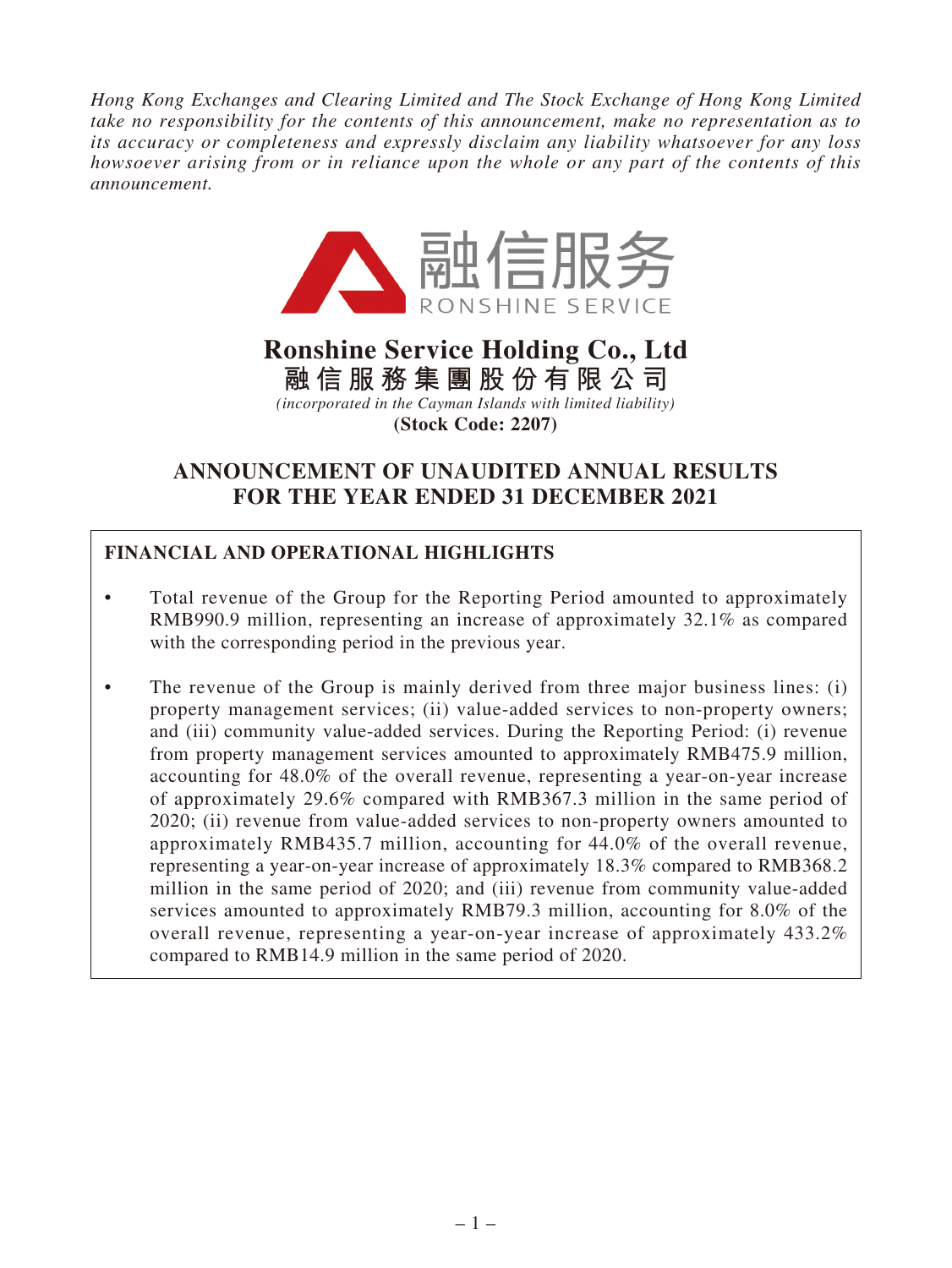- Gross profit of the Group for the Reporting Period amounted to approximately RMB278.4 million, representing an increase of 28.7% as compared with the corresponding period in the previous year. During the Reporting Period, the gross profit margin of the Group was 28.1%, representing a decrease of 2.5% compared to 28.8% in the same period of 2020.
- Profit for the Reporting Period amounted to approximately RMB119.5 million, representing an increase of approximately 40.5% as compared with the corresponding period in the previous year.
- Profit attributable to owners of the Company for the Reporting Period amounted to approximately RMB112.4 million, representing an increase of approximately 36.2% as compared with the corresponding period in the previous year.
- Gearing ratio decreased by 92.2% from 15.3% as at 31 December 2020 to 1.2% as at 31 December 2021.
- The Board resolved not to declare the payment of final dividend for the year ended 31 December 2021.
- Subject to completion of audit, a further announcement in relation to the 2021 Audited Annual Results is currently expected to be published by 30 April 2022.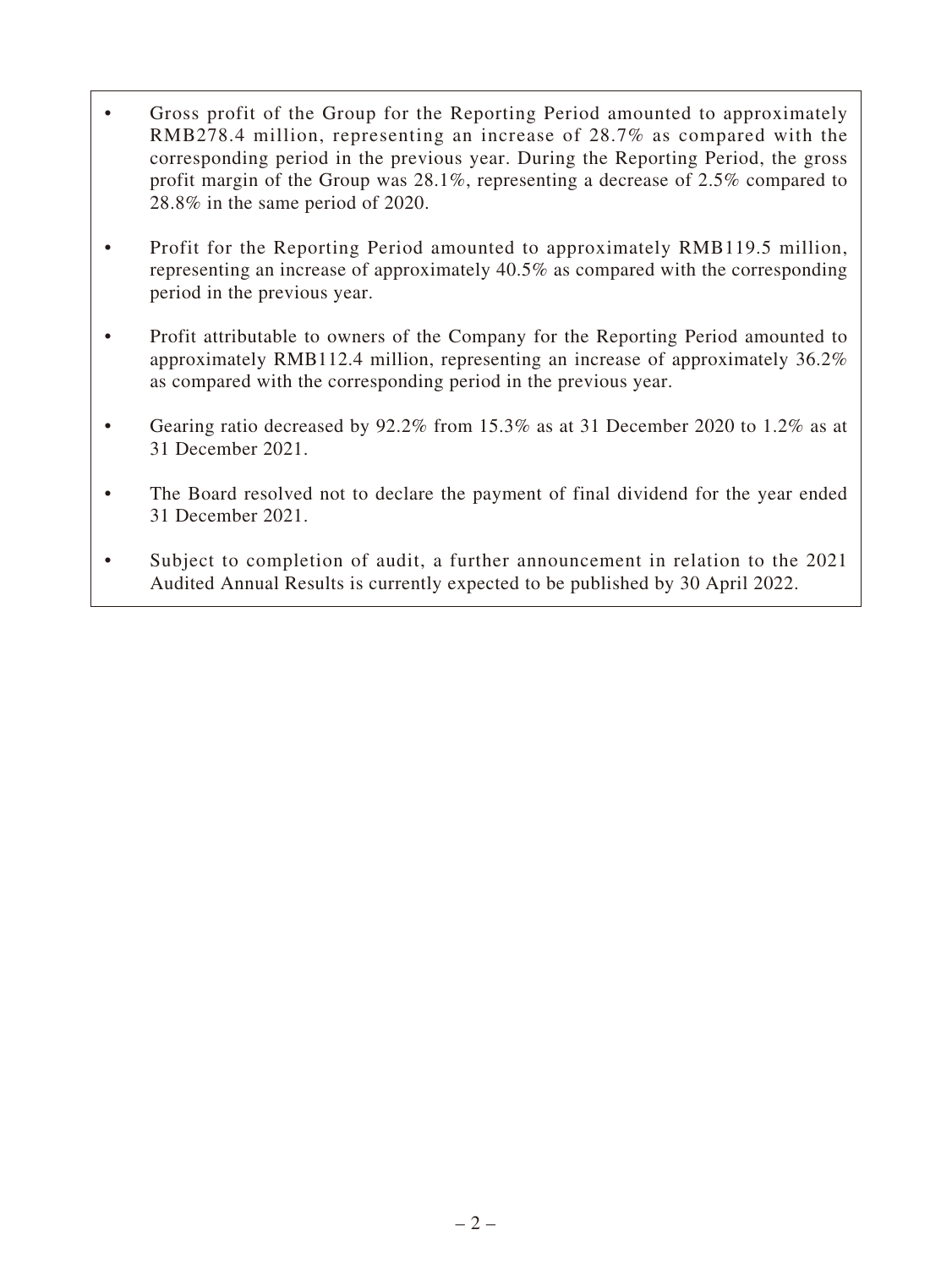# **UNAUDITED ANNUAL RESULTS**

The board (the "**Board**") of directors (the "**Directors**") of Ronshine Service Holding Co., Ltd (the "**Company**") hereby announces the unaudited consolidated annual results of the Company and its subsidiaries (collectively, referred to as the "**Group**" or "**We**") for the year ended 31 December 2021 (the "**Reporting Period**") together with the comparative audited figures for the year ended 31 December 2020, as follows. For the reasons as explained in the section headed "Delay in Publication of Audited Annual Results" below, the audit process for the annual results of the Group for the year ended 31 December 2021 has not been completed as at the date of this announcement.

#### **Consolidated Statements of Profit or Loss and Other Comprehensive Income**

|                                                                                                                                                                  |                | For the year ended<br>31 December                          |                                                           |  |
|------------------------------------------------------------------------------------------------------------------------------------------------------------------|----------------|------------------------------------------------------------|-----------------------------------------------------------|--|
|                                                                                                                                                                  | <b>Note</b>    | 2021<br><b>RMB'000</b><br>(Unaudited)                      | 2020<br><b>RMB'000</b><br>(Audited)                       |  |
| Revenue<br>Cost of sales                                                                                                                                         | 5              | 990,942<br>(712, 498)                                      | 750,425<br>(534, 114)                                     |  |
| <b>Gross profit</b><br>Selling and marketing costs<br>Administrative expenses<br>Net impairment gains/(losses) on financial asset<br>Other income<br>Other gains |                | 278,444<br>(5,321)<br>(112,396)<br>1,653<br>6,265<br>1,266 | 216,311<br>(8,203)<br>(92, 257)<br>(21)<br>4,655<br>1,087 |  |
| <b>Operating profit</b>                                                                                                                                          |                | 169,911                                                    | 121,614                                                   |  |
| Finance income<br>Finance cost                                                                                                                                   |                | 1,772<br>(3,272)                                           | 545<br>(260)                                              |  |
| Finance income/ $(cost)$ – net                                                                                                                                   |                | (1,500)                                                    | 285                                                       |  |
| Profit before income tax<br>Income tax expenses                                                                                                                  | 6              | 168,411<br>(48,900)                                        | 121,899<br>(36, 828)                                      |  |
| Profit for the period                                                                                                                                            |                | 119,511                                                    | 85,071                                                    |  |
| Profit for the period attributable to<br>Owners of the Company<br>Non-controlling interests                                                                      |                | 112,400<br>7,111                                           | 82,511<br>2,560                                           |  |
|                                                                                                                                                                  |                | 119,511                                                    | 85,071                                                    |  |
| Earnings per share for profit attributable to<br>owners of the Company (expressed<br>in RMB per share)                                                           |                |                                                            |                                                           |  |
| - Basic and diluted earnings per share                                                                                                                           | $\overline{7}$ | 0.48                                                       | 825,000                                                   |  |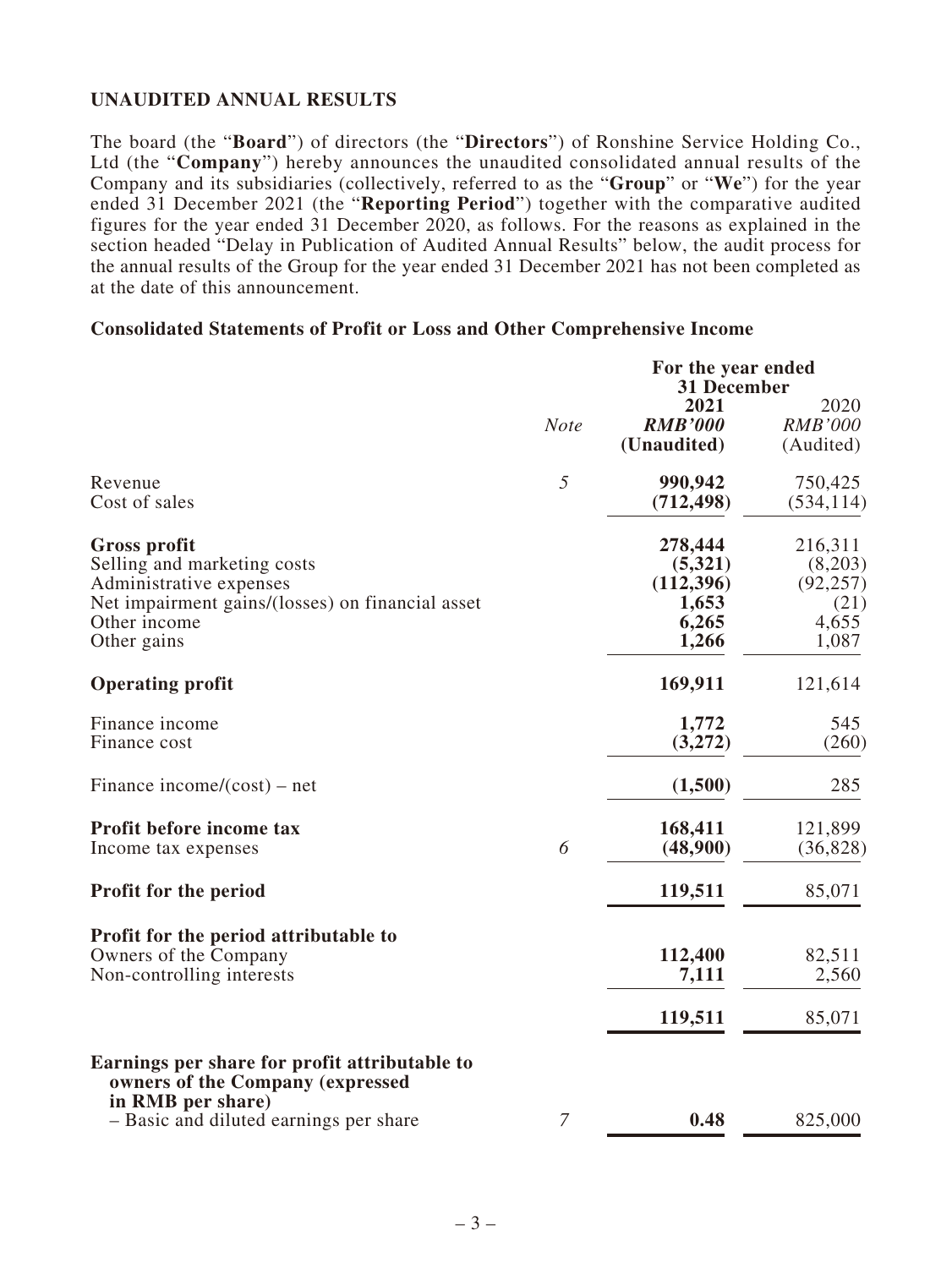# **Consolidated Statements of Profit or Loss and Other Comprehensive Income**

|                                                              | For the year ended |                |  |
|--------------------------------------------------------------|--------------------|----------------|--|
|                                                              | 31 December        |                |  |
|                                                              | 2021               | 2020           |  |
|                                                              | <b>RMB'000</b>     | <b>RMB'000</b> |  |
|                                                              | (Unaudited)        | (Audited)      |  |
| <b>Profit for the period</b>                                 | 119,511            | 85,071         |  |
| Other comprehensive income                                   |                    |                |  |
| Total comprehensive income for the period                    | 119,511            | 85,071         |  |
| Total comprehensive income for the period<br>attributable to |                    |                |  |
| Owners of the Company                                        | 112,400            | 82,511         |  |
| Non-controlling interests                                    | 7,111              | 2,560          |  |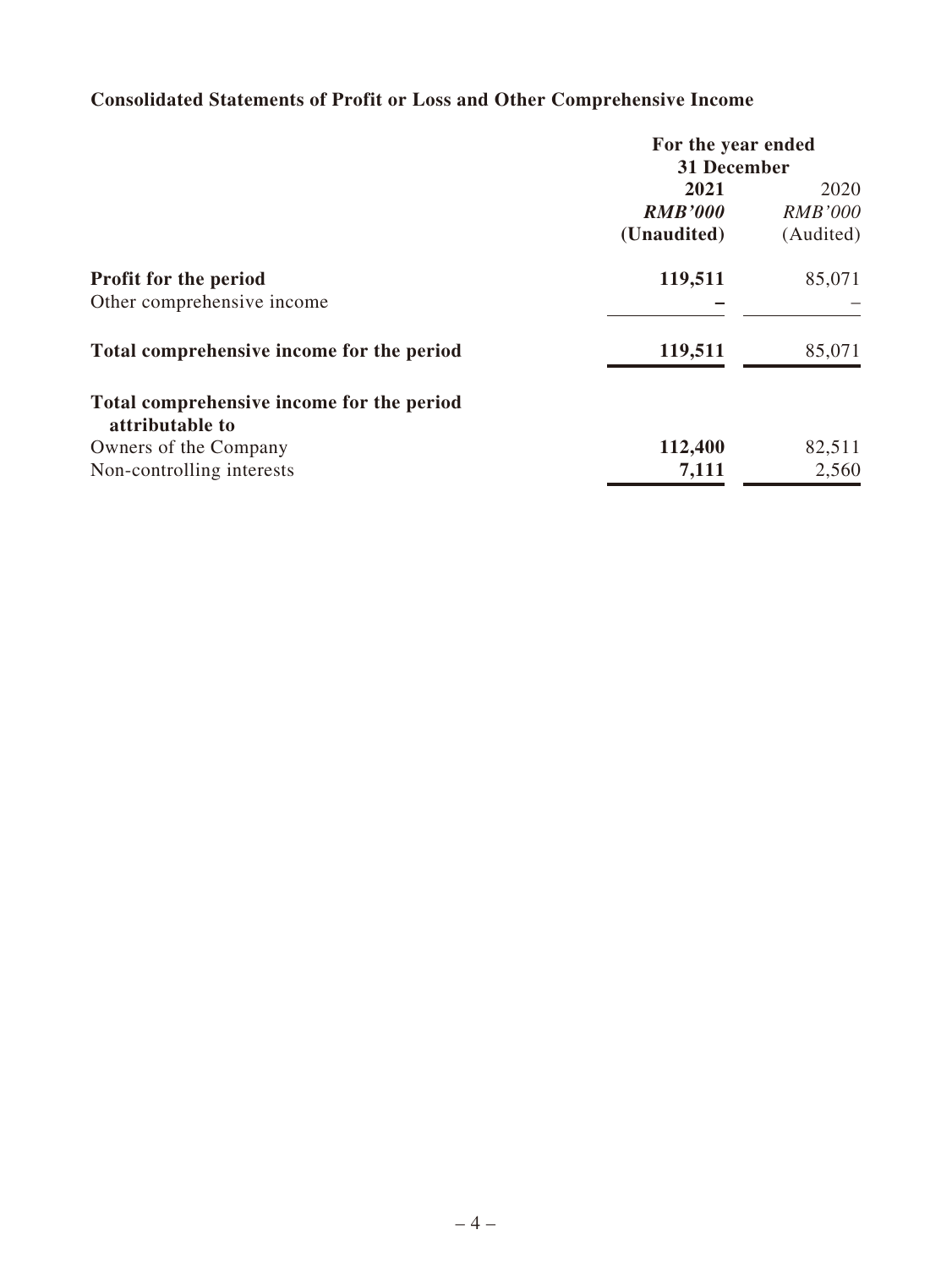# **Consolidated Statements of Financial Position**

|                                                     |             | As at 31 December  |                       |
|-----------------------------------------------------|-------------|--------------------|-----------------------|
|                                                     |             | 2021               | 2020                  |
|                                                     | <b>Note</b> | <b>RMB'000</b>     | <b>RMB'000</b>        |
|                                                     |             | (Unaudited)        | (Audited)             |
| <b>Assets</b>                                       |             |                    |                       |
| <b>Non-current assets</b>                           |             |                    |                       |
| Property, plant and equipment                       | 8           | 17,642             | 15,741                |
| Intangible assets                                   |             | 1,581              | 393                   |
| Deferred income tax assets                          |             | 2,210              | 3,184                 |
|                                                     |             | 21,343             | 19,318                |
| <b>Current assets</b>                               |             |                    |                       |
| Trade and other receivables and prepayments         | 9           | 364,247            | 148,702               |
| Restricted cash                                     |             | 5,352              | 5,532                 |
| Cash and cash equivalents                           |             | 761,885            | 249,221               |
|                                                     |             | 1,133,202          | 403,275               |
| <b>Total assets</b>                                 |             | 1,154,545          | 422,593               |
| <b>Equity</b>                                       |             |                    |                       |
| <b>Equity attributable to owners of the Company</b> |             |                    |                       |
| Share capital                                       | 10<br>10    | 1,110              |                       |
| Share premium<br>Other reserves                     |             | 146,798<br>353,057 | 146,798<br>(179, 798) |
| Retained earnings                                   |             | 187,644            | 88,686                |
|                                                     |             |                    |                       |
|                                                     |             | 688,609            | 55,686                |
| <b>Non-controlling interests</b>                    |             | 6,732              | (319)                 |
| <b>Total equity</b>                                 |             | 695,341            | 55,367                |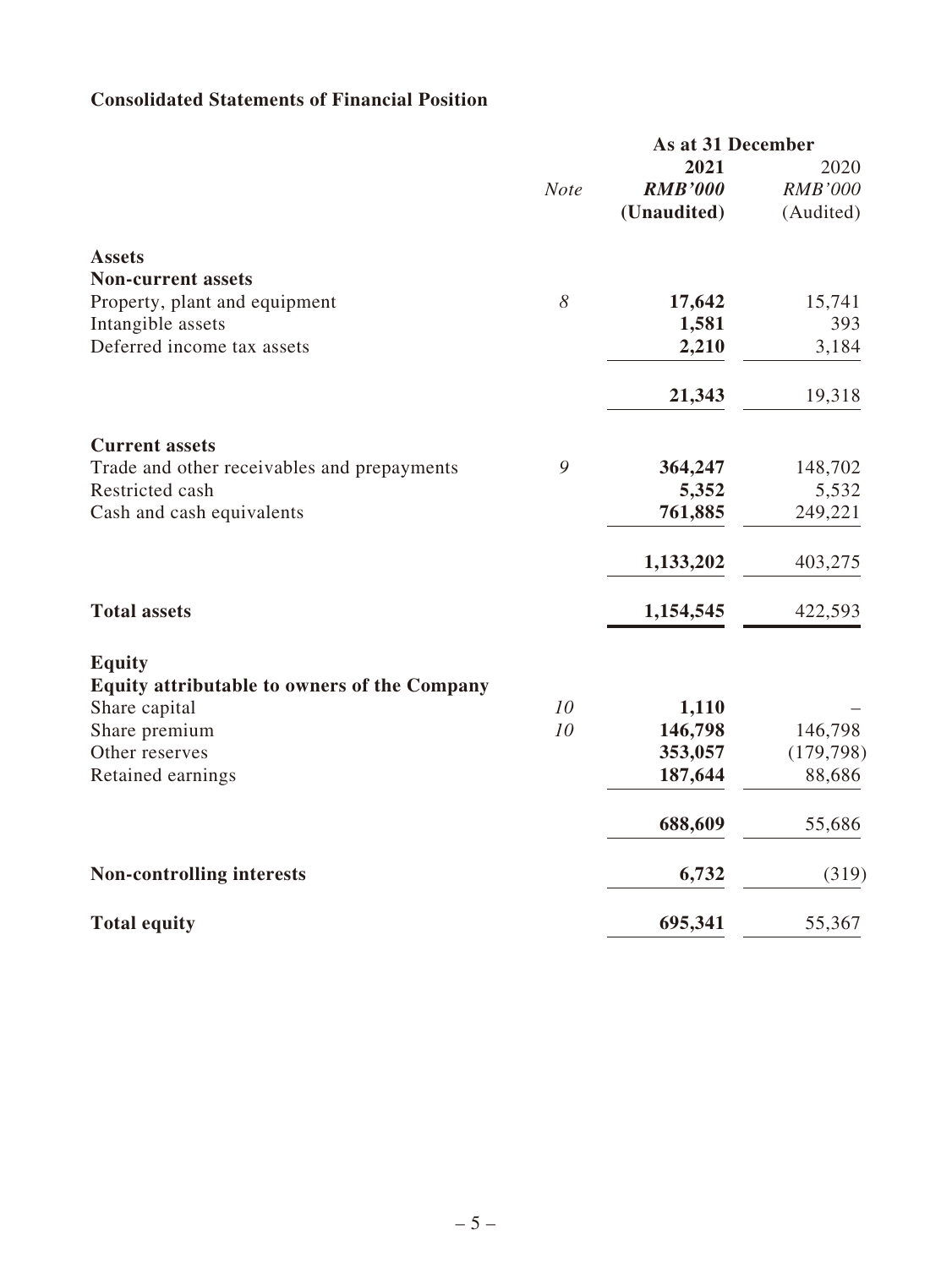|                                     | As at 31 December |                |                |  |
|-------------------------------------|-------------------|----------------|----------------|--|
|                                     |                   | 2021           | 2020           |  |
|                                     | <b>Note</b>       | <b>RMB'000</b> | <b>RMB'000</b> |  |
|                                     |                   | (Unaudited)    | (Audited)      |  |
| <b>Liabilities</b>                  |                   |                |                |  |
| <b>Non-current liabilities</b>      |                   |                |                |  |
| Lease liabilities                   |                   | 5,199          | 5,740          |  |
| <b>Current liabilities</b>          |                   |                |                |  |
| <b>Contract liabilities</b>         |                   | 95,747         | 82,548         |  |
| Trade and other payables            | 11                | 313,314        | 270,077        |  |
| Lease liabilities                   |                   | 3,102          | 2,725          |  |
| Current income tax liabilities      |                   | 41,842         | 6,136          |  |
|                                     |                   | 454,005        | 361,486        |  |
| <b>Total liabilities</b>            |                   | 459,204        | 367,226        |  |
| <b>Total equity and liabilities</b> |                   | 1,154,545      | 422,593        |  |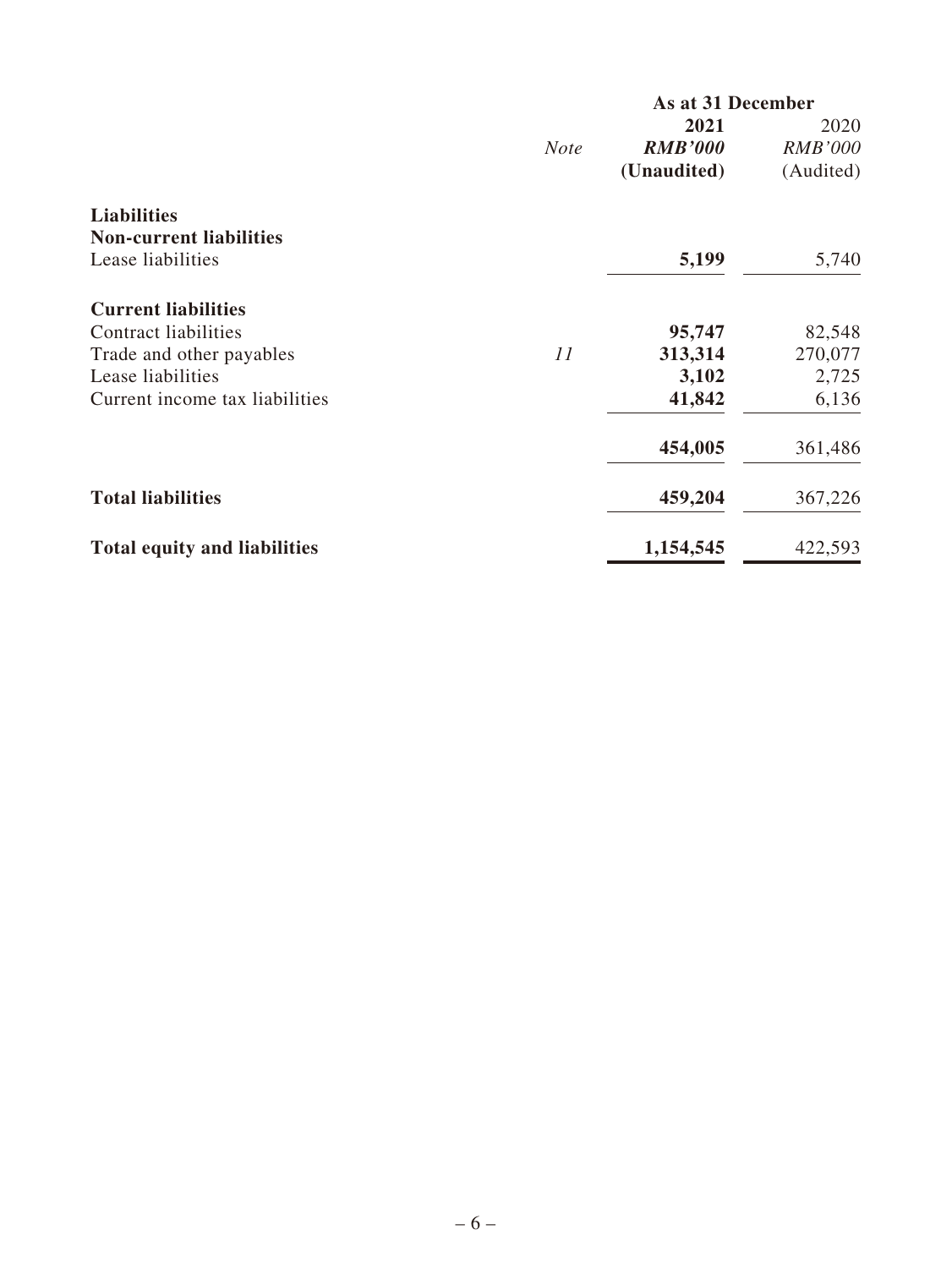### **NOTES TO CONSOLIDATED FINANCIAL STATEMENTS**

#### **1 GENERAL INFORMATION**

The Company was incorporated in the Cayman Islands on 14 April 2020 as an exempted company with limited liability under the Companies Law, Cap. 22 of the Cayman Islands. The registered office address of the Company is Cricket Square, Hutchins Drive, P.O. Box 2681, Grand Cayman, KY1-1111, Cayman Islands.

The Company's shares were listed on the Main Board of The Stock Exchange of Hong Kong Limited (the "**Stock Exchange**") on 16 July 2021 (the "**Listing**").

The Company and its subsidiaries (the "**Group**") are primarily engaged in the provision of property management services and related value-added services in the People's Republic of China (the "**PRC**").

The ultimate holding company was Rongyue Century Co., Ltd. ("**Rongyue Century**"), a company incorporated under the laws of British Virgin Islands ("**BVI**"). The ultimate controlling shareholder of the Group was Mr. Ou Zonghong.

The outbreak of the coronavirus disease ("**COVID-19**") had brought unprecedented challenges and added uncertainties to the economy. COVID-19 may affect the financial performance and position of the industry of property management. Since the outbreak of COVID-19, the Group kept continuous attention on the situation of the COVID-19 and reacted actively to its impact on the financial position and operating results of the Group. As at the date that the unaudited consolidated financial information is authorised for issue, COVID-19 doesn't have any material adverse impact on the financial position and operating result of the Group.

These unaudited consolidated financial information are presented in Renminbi ("**RMB**"), unless otherwise stated. The unaudited consolidated financial information has been approved for issue by the Board on 31 March 2022.

#### **2 BASIS OF PREPARATION**

These consolidated financial statements of the Group have been prepared in accordance with all applicable Hong Kong Financial Reporting Standards ("**HKFRSs**") issued by the Hong Kong Institute of Certified Public Accountants and disclosure requirements of the Hong Kong Companies Ordinance Cap. 622.

#### **3 ACCOUNTING POLICIES**

The accounting policies applied are consistent with those in the preparation of the Group's financial statements for the year ended 31 December 2018, 2019 and 2020, except for the adoption of new and amended standards as set out below.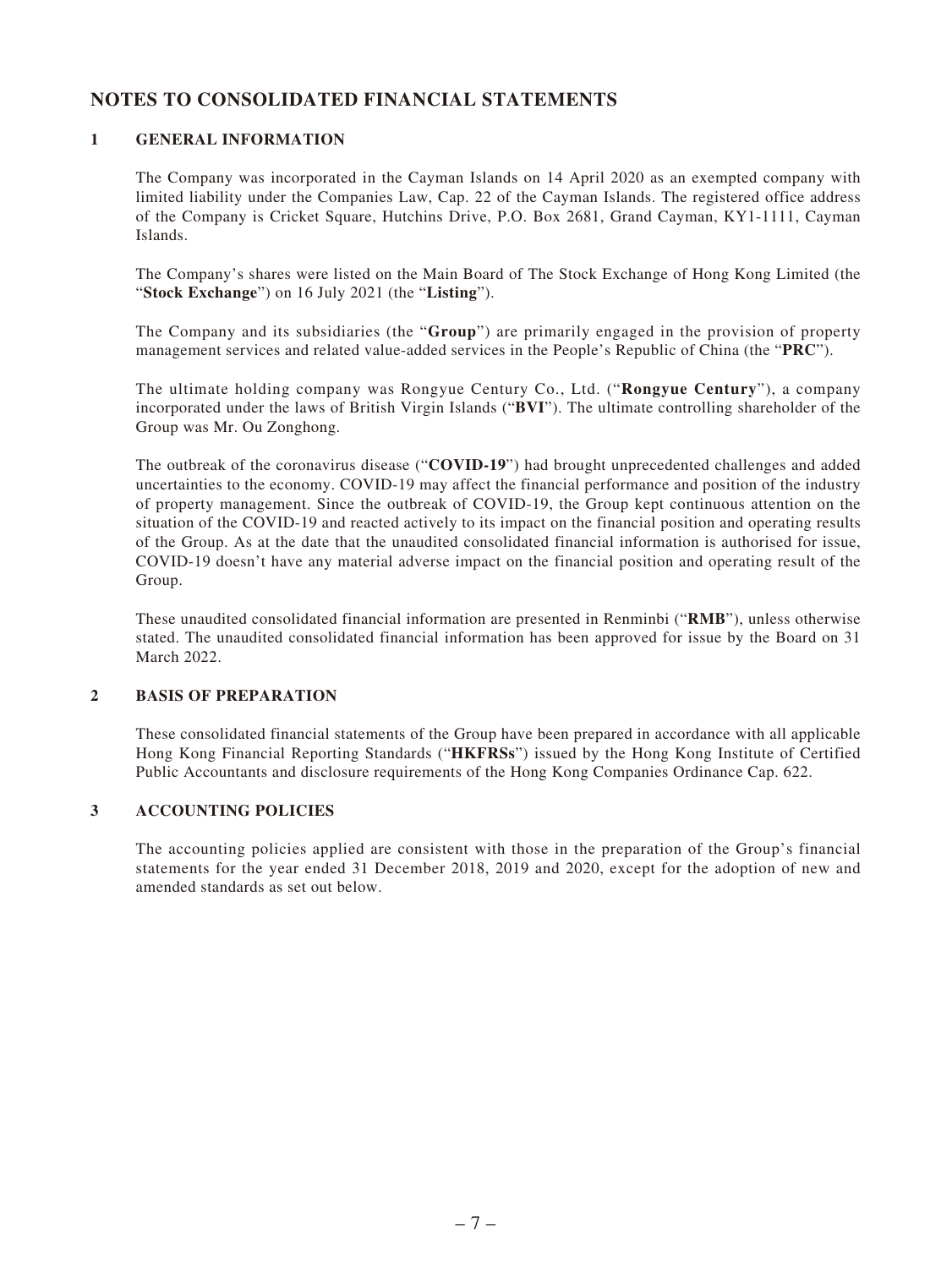#### **(a). New and amended standards adopted by the Group**

The following amendments to standards have been adopted by the Group for the financial period beginning on 1 January 2021:

| HKAS 39, HKFRS 4, HKFRS 7, HKFRS 9<br>and HKFRS 16 (Amendments) | Interest Rate Benchmark Reform – Phase 2                 |
|-----------------------------------------------------------------|----------------------------------------------------------|
| HKFRS 16 (Amendments)                                           | COVID-19-Related Rent Concessions beyond<br>30 June 2021 |

The adoption of these standards and the new accounting policies disclosed did not have any significant impact on the Group's accounting policies and did not require retrospective adjustments.

#### **(b). New standards and amendments not early adopted by the Group**

Up to the date of issuance of this announcement, the HKICPA has issued the following new standards and amendments to existing standards which are not mandatory for the year ended 31 December 2021 and have not been early adopted by the Group:

|                                      |                                                                                                | <b>Effective for</b><br>accounting periods<br>beginning on or after |
|--------------------------------------|------------------------------------------------------------------------------------------------|---------------------------------------------------------------------|
| Annual improvements Project          | Annual Improvements to HKFRS<br>Standards 2018–2020                                            | $1-Jan-22$                                                          |
| HKFRS 3, HKAS 16, and<br>HKAS 37     | Narrow-scope amendments<br>(amendments)                                                        | $1-Jan-22$                                                          |
| AG 5 (revised)                       | Revised Accounting Guideline 5<br>Merger Accounting for Common<br><b>Control Combinations</b>  | $1-Jan-22$                                                          |
| HKAS 37 (Amendments)                 | Onerous Contracts – Cost to Fulfilling a<br>Contract                                           | $1-Jan-22$                                                          |
| HKFRS 3 (Amendments)                 | Reference to the Conceptual Framework                                                          | $1-Jan-22$                                                          |
| HKAS 1 (Amendments)                  | Classification of liabilities as current or<br>non-current                                     | $1-Jan-23$                                                          |
| <b>HKFRS 17</b>                      | Insurance contract (new standard)                                                              | $1-Jan-23$                                                          |
| HKAS 8 (Amendments)                  | Definition of Accounting Estimates                                                             | $1-Jan-23$                                                          |
| HK Int 5 (2020)                      | Classification by the Borrower of<br>a Term Loan that Contains a<br>Repayment on Demand Clause | $1-Jan-23$                                                          |
| HKFRS 10 and HKAS 28<br>(Amendments) | Sale or contribution of assets between<br>an investor and its associate or joint<br>venture    | To be determined                                                    |

The Group has already commenced an assessment of the impact of these new standards, interpretation and amendments. According to the preliminary assessment made by the Group, no significant impact on the Group's financial statements is expected when they become effective.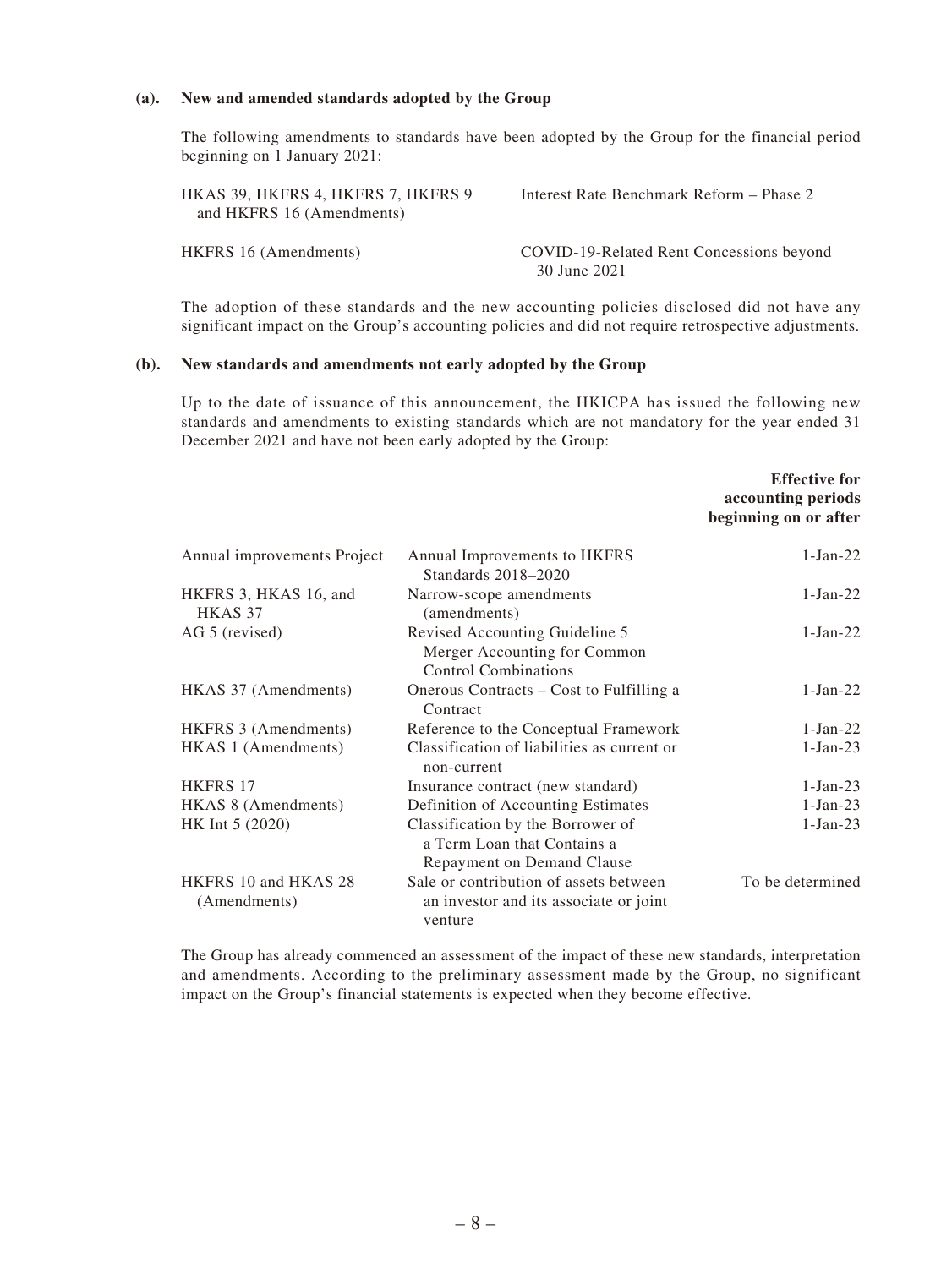#### **4 SEGMENT INFORMATION**

Management has determined the operating segments based on the reports reviewed by the chief operating decision-maker ("**CODM**"). The CODM, who is responsible for allocating resources and assessing performance of the operating segment, has been identified as the executive directors of the Company.

During the year ended 31 December 2021 and 2020, the Group is principally engaged in the provision of property management services and related value-added services, including pre-delivery services, household assistance service, sales services and other services, in the PRC.

During the year ended 31 December 2021 and 2020, all the segments are domiciled in the PRC and all the revenue are derived in the PRC. All operating segments of the Group were aggregated into a single reportable segment.

As at 31 December 2021, cash and cash equivalents of HK\$34,000 (equivalent to RMB28,000), US\$392,000 (equivalent to RMB2,540,000), and RMB14,344,000 were temporarily deposited in the Group's bank accounts in Hong Kong. Except for this, more than 99% of the Group's assets are situated in the PRC.

#### **5 REVENUE**

Revenue mainly comprises of proceeds from property management services, value-added services to nonproperty owners and community value-added services. An analysis of the Group's revenue by category for the year ended 31 December 2021 and 2020 is as follows:

|                                                                                                               |                                                   | For the year ended<br>31 December     |                                     |
|---------------------------------------------------------------------------------------------------------------|---------------------------------------------------|---------------------------------------|-------------------------------------|
|                                                                                                               | <b>Revenue from</b><br>customer and<br>recognized | 2021<br><b>RMB'000</b><br>(Unaudited) | 2020<br><i>RMB'000</i><br>(Audited) |
| Property management services<br>Value-added services to non-property owners<br>Community value-added services | over time<br>over time                            | 475,930<br>435,688<br>79,324          | 367,306<br>368,243<br>14,876        |
| - Sales of goods<br>- Other value-added services                                                              | at a point in time<br>over time                   | 45,696<br>33,628                      | 8.124<br>6,752                      |
|                                                                                                               |                                                   | 990,942                               | 750,425                             |

During the year ended 31 December 2021 and 2020, revenue derived from customers who accounted for more than 10% of total revenue were set out below.

|                                                     | For the year ended<br>31 December |                   |
|-----------------------------------------------------|-----------------------------------|-------------------|
|                                                     | 2021<br>(Unaudited)               | 2020<br>(Audited) |
| Ronshine China Holding Limited and its subsidiaries | $33\%$                            | 36%               |
| Customer Group $A^*$                                | $15\%$                            | 17%               |

\* Customer Group A represents a combination of companies under one group.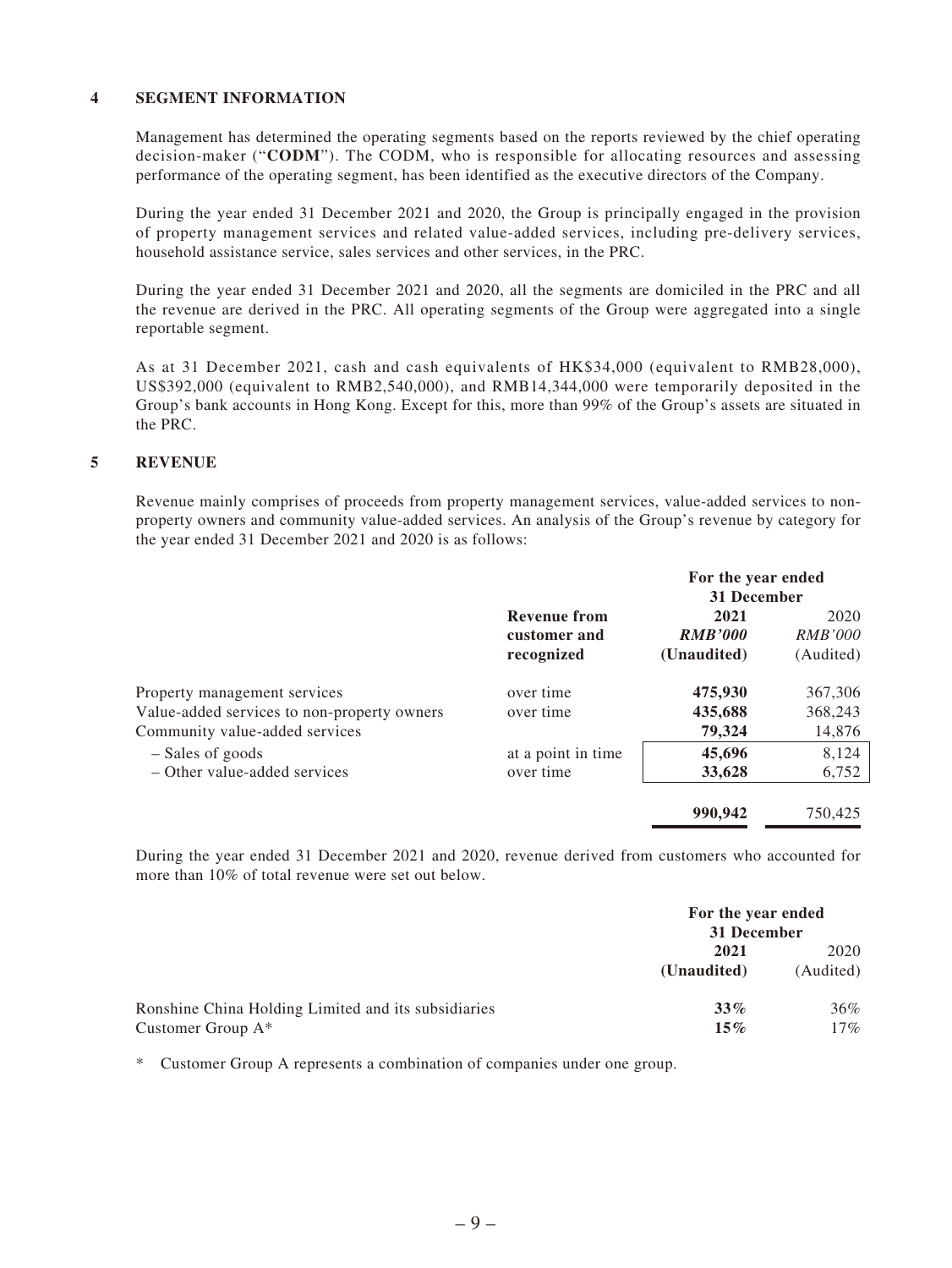#### **6 INCOME TAX EXPENSES**

The Company was incorporated in the Cayman Islands as an exempted company with limited liability and accordingly, is exempted from Cayman Islands income tax. The Company's direct subsidiary in the BVI was incorporated under the International Business Companies Act of the BVI and, accordingly, is exempted from BVI income tax.

Hong Kong profits tax rate is 16.5%. No provision for Hong Kong profits tax was provided as the Group did not have assessable profit in Hong Kong for the year ended 31 December 2021 (2020: Nil).

Income tax provision of the Group in respect of operations in the PRC has been calculated at the applicable tax rate on the estimated assessable profits for the year, based on the existing legislation, interpretations and practices in respect thereof.

The general corporate income tax rate in PRC is 25%, certain subsidiaries of the Group were qualified as "Small Low-Profit Enterprise" and will be taxed at the reduced tax rate of 20% in 2021. "Small Low-Profit Enterprise" was entitled to a preferential income tax rate that was calculated in accordance with the two-tiered profits tax rates regime. Under the two-tiered profits tax rates regime, the first RMB1 million of the taxable income of qualified entities are taxed at 5%, and the taxable income above RMB1 million and less than RMB3 million are taxed at 10%.

Pursuant to the Detailed Implementation Regulations for Implementation of the Corporate Income Tax Law issued on 6 December 2007, dividends distributed from the profits generated by the PRC companies after 1 January 2008 to their foreign investors shall be subject to this withholding income tax of 10%, a lower 5% withholding income tax rate may be applied when the immediate holding companies of the subsidiaries in Mainland China are incorporated in Hong Kong and fulfill the requirements to the tax treaty arrangements between Mainland China and Hong Kong. The Group has not accrued any withholding income tax for these undistributed earnings of its subsidiaries in Mainland China as the Group does not have a plan to distribute these earnings from its subsidiaries in Mainland China.

|                     | For the year ended<br>31 December |                |
|---------------------|-----------------------------------|----------------|
|                     | 2021                              | 2020           |
|                     | <b>RMB'000</b>                    | <i>RMB'000</i> |
|                     | (Unaudited)                       | (Audited)      |
| Current income tax  | 47,837                            | 37,250         |
| Deferred income tax | 1,064                             | (422)          |
|                     | 48,900                            | 36,828         |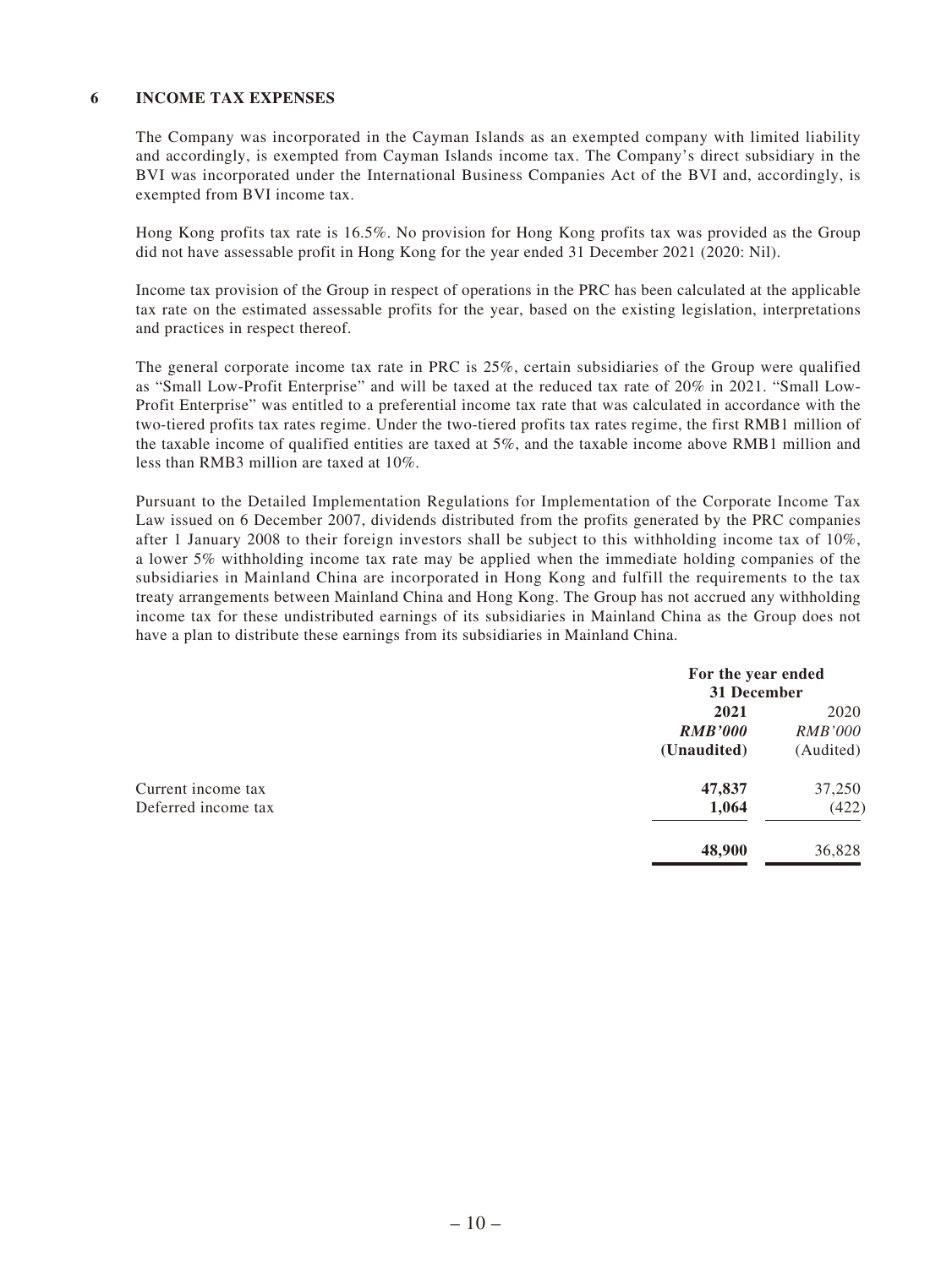#### **6 INCOME TAX EXPENSES (CONTINUED)**

The tax on the Group's profit before tax differs from the theoretical amount that would arise using the weighted average tax rate applicable to profits of the group entities as follows:

|                                                               | For the year ended<br>31 December |                |
|---------------------------------------------------------------|-----------------------------------|----------------|
|                                                               | 2021                              | 2020           |
|                                                               | <b>RMB'000</b>                    | <i>RMB'000</i> |
|                                                               | (Unaudited)                       | (Audited)      |
| Profit before income tax                                      | 168,410                           | 121,899        |
| Tax charge at effective rate applicable to profits            |                                   |                |
| in the respective Group entities                              | 43,564                            | 30,475         |
| Tax effects of:                                               |                                   |                |
| - Expenses not deductible for tax purposes                    | 3,567                             | 3,737          |
| - Tax losses and deductible temporary differences for         |                                   |                |
| which no deferred income tax asset was recognized             | 2,016                             | 462            |
| - The impact of change in tax rate applicable to a subsidiary | 247                               | 2,160          |
| - Utilization of previously unrecognized tax losses           |                                   | 167            |
| Income tax expenses                                           | 48,900                            | 36,828         |

The effective income tax rate was 27% and 30% for the year ended 31 December 2021 and 2020 respectively.

#### **7 EARNINGS PER SHARE**

#### **(a) Basic earnings per share**

The basic earnings per share is calculated by dividing the profit attributable to owners of the Company by the weighted average number of ordinary shares outstanding during the year ended 31 December 2021 and 2020. In determining the weighted average number of ordinary shares outstanding, the 100 shares issued on 29 October 2020 were deemed to have been in issue since 1 January 2020.

|                                                            | For the year ended<br>31 December |           |
|------------------------------------------------------------|-----------------------------------|-----------|
|                                                            | 2021<br>2020                      |           |
|                                                            | (Unaudited)                       | (Audited) |
| Profit attributable to owners of the Company (RMB'000)     | 112,400                           | 82,511    |
| Weighted average number of ordinary shares outstanding     | 233,867,101                       | 100       |
| Basic earnings per share attributable to the owners of the |                                   |           |
| Company during the period (expressed in RMB per share)     | 0.48                              | 825,000   |

#### **(b) Diluted earnings per share**

Diluted earnings per share is calculated by adjusting the weighted average number of ordinary shares outstanding to assume conversion of all dilutive potential ordinary shares. Diluted earnings per share is equal to basic earnings per share.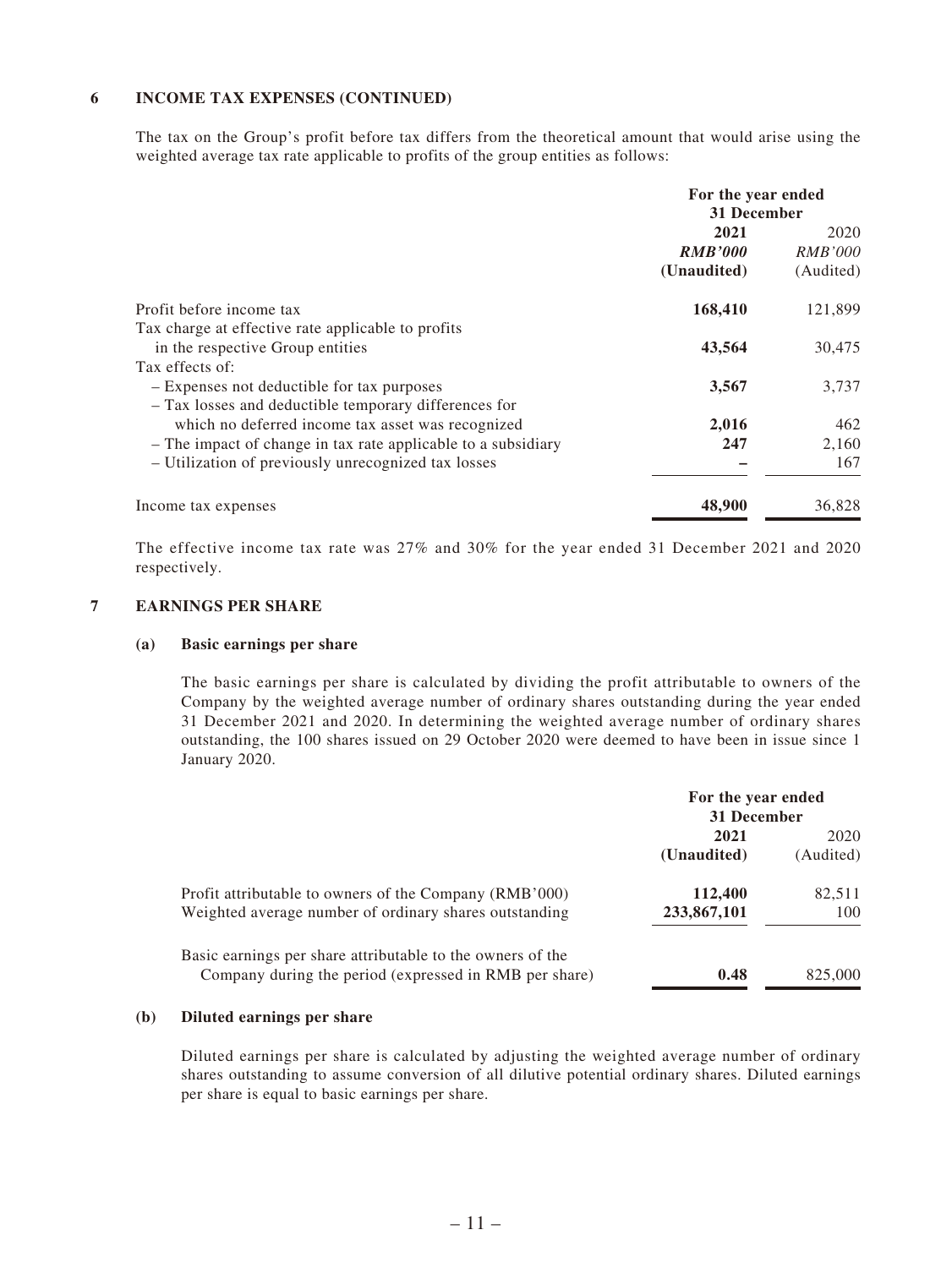### **8 PROPERTY, PLANT AND EQUIPMENT**

|                                             |                 | <b>Office</b> |                  | Leasehold    | Right-of-use |           |
|---------------------------------------------|-----------------|---------------|------------------|--------------|--------------|-----------|
|                                             | <b>Vehicles</b> | equipment     | <b>Machinery</b> | improvements | assets       | Total     |
|                                             | RMB'000         | RMB'000       | RMB'000          | RMB'000      | RMB'000      | RMB'000   |
| As of December 31, 2020 (Audited)           |                 |               |                  |              |              |           |
| Cost                                        | 704             | 3,689         | 1,864            | 8,817        | 14,232       | 29,306    |
| Accumulated depreciation                    | (582)           | (2,980)       | (1, 381)         | (2,767)      | (5,855)      | (13, 565) |
| Net book amount                             | 122             | 709           | 483              | 6,050        | 8,377        | 15,741    |
| Year ended December 31, 2021<br>(Unaudited) |                 |               |                  |              |              |           |
| Opening net book amount                     | 122             | 709           | 483              | 6,050        | 8,377        | 15,741    |
| Additions                                   | 224             | 1,005         | 281              | 7,987        | 4,102        | 13,599    |
| Disposals                                   |                 | (161)         | (36)             |              |              | (198)     |
| Disposals of subsidiaries                   |                 |               |                  |              |              |           |
| Depreciation charge                         | (69)            | (162)         | (141)            | (6, 594)     | (4, 534)     | (11,500)  |
| Closing net book amount                     | 277             | 1,390         | 587              | 7,443        | 7,945        | 17,642    |
| As of December 31, 2021 (Unaudited)         |                 |               |                  |              |              |           |
| Cost                                        | 928             | 4,532         | 2,109            | 16,804       | 18,334       | 42,708    |
| Accumulated depreciation                    | (651)           | (3, 142)      | (1,522)          | (9,361)      | (10, 388)    | (25,065)  |
| Net book amount                             | 277             | 1,390         | 587              | 7,443        | 7,945        | 17,642    |

(a) No property, plant and equipment is restricted or pledged as security for liabilities as at 31 December 2021.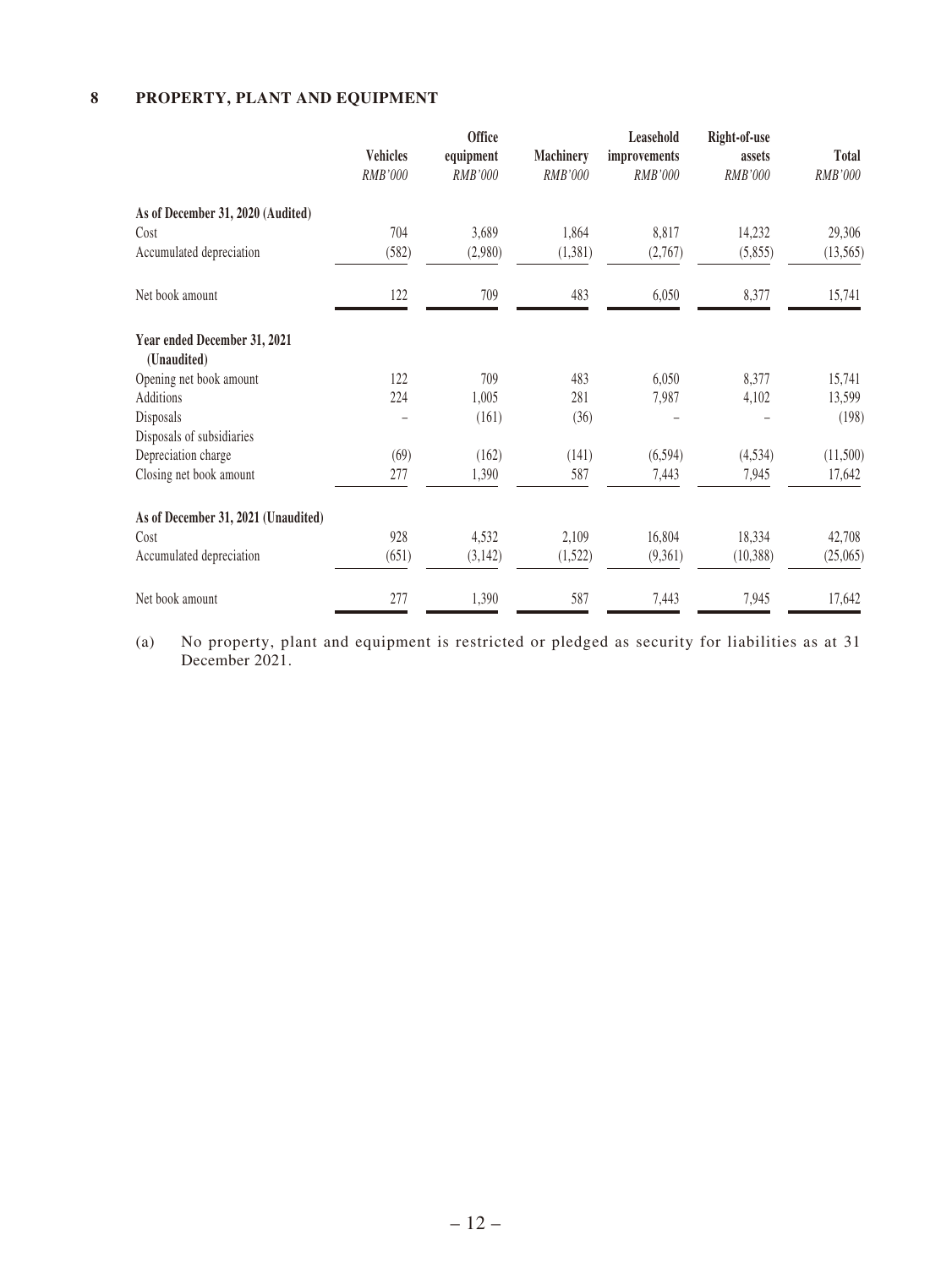#### **9 TRADE AND OTHER RECEIVABLES AND PREPAYMENTS**

|                                                     | As at 31 December |           |
|-----------------------------------------------------|-------------------|-----------|
|                                                     | 2021              | 2020      |
|                                                     | <b>RMB'000</b>    | RMB'000   |
|                                                     | (Unaudited)       | (Audited) |
| Trade receivables (Note $(a)$ )                     |                   |           |
| - Related parties                                   | 182,982           | 49,049    |
| - Third parties                                     | 102,433           | 56,816    |
|                                                     | 285,415           | 105,865   |
| Less: allowance for impairment of trade receivables | (5, 917)          | (4,231)   |
|                                                     | 279,498           | 101,634   |
| Other receivables                                   |                   |           |
| - Related parties                                   | 229               | 10,190    |
| - Third parties                                     | 77,866            | 32,715    |
|                                                     | 78,095            | 42,905    |
| Less: allowance for impairment of other receivables | (1,659)           | (4,998)   |
|                                                     | 76,435            | 37,907    |
| Prepayments to suppliers                            |                   |           |
| - Third parties                                     | 8,314             | 4,402     |
| Deferred listing expenses (Note (b))                |                   | 4,391     |
| Prepaid tax                                         |                   | 368       |
|                                                     | 364,247           | 148,702   |

(a) Trade receivables mainly arise from property management services and value-added services to non-property owners.

Property management services income are received in accordance with the terms of the relevant services agreements. Service income from property management services is due for payment by the resident upon the issuance of demand note.

Value-added services to non-property owners are usually due for payment upon the issuance of document of settlement.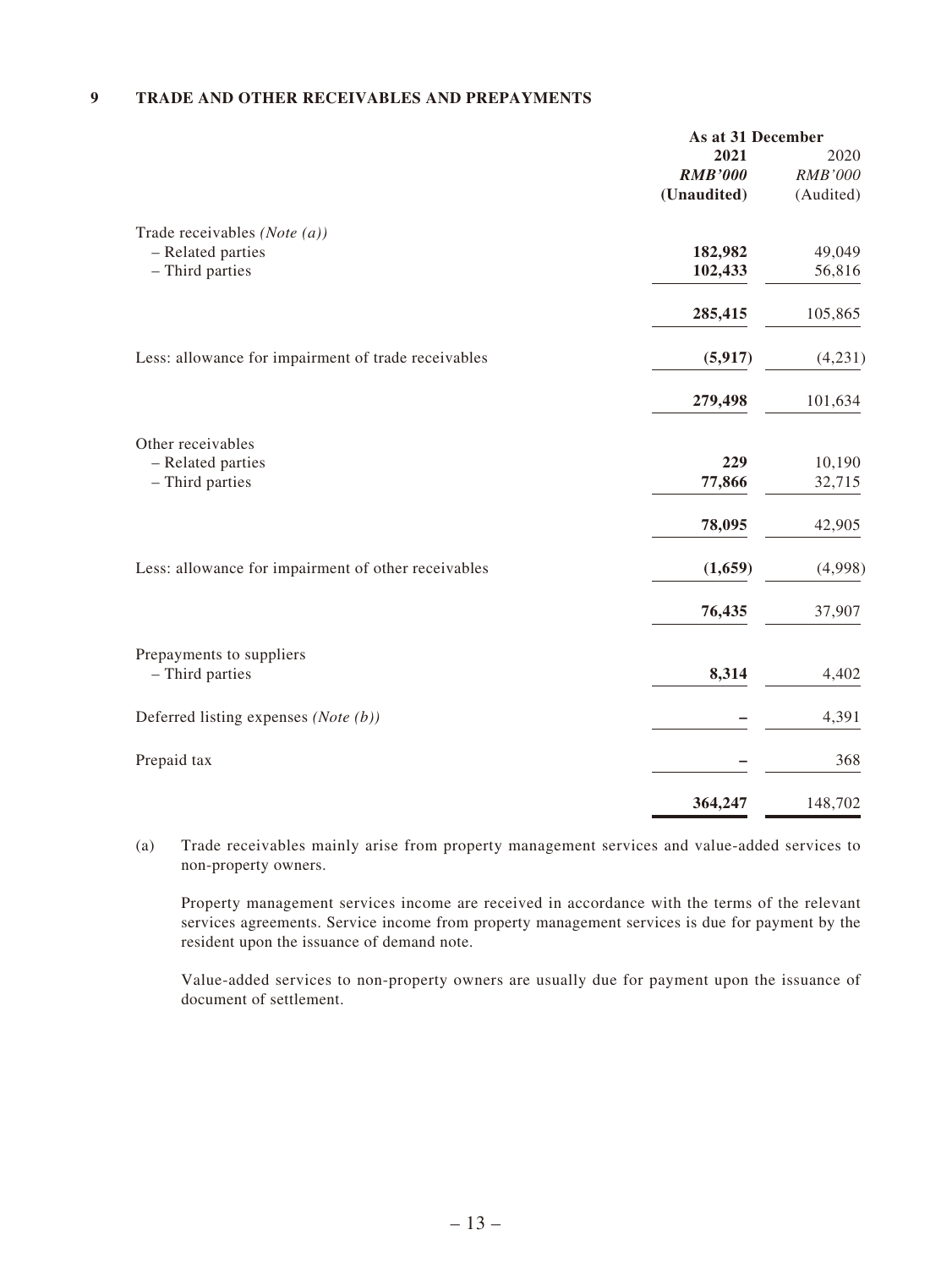(b) Deferred listing expenses will be deducted from equity upon listing of the Group.

As at 31 December 2021 and 31 December 2020, the ageing analysis of the trade receivables based on invoice date were as follows:

| As at 31 December |                |
|-------------------|----------------|
| 2021              | 2020           |
| <b>RMB'000</b>    | <i>RMB'000</i> |
| (Unaudited)       | (Audited)      |
| 263,250           | 97,455         |
| 17,531            | 4,960          |
| 2,430             | 1,881          |
| 2,204             | 1,569          |
| 285,415           | 105,865        |
|                   |                |

The Group applies the simplified approach to provide for expected credit losses prescribed by HKFRS 9. As at 31 December 2021, a provision of RMB5,916,840.00 was made against the gross amounts of trade receivables (31 December 2020: RMB4,231,000).

#### **10 SHARE CAPITAL AND SHARE PREMIUM**

#### **(a) Share capital**

|                   | Number of<br>ordinary<br>shares | <b>Share</b><br>capital<br>HK\$'000 | Equivalent<br>share capital<br><i>RMB'000</i> |
|-------------------|---------------------------------|-------------------------------------|-----------------------------------------------|
| <b>Authorized</b> |                                 |                                     |                                               |
| 31 December 2021  | 3,000,000,000                   | 30,000                              | 24,528                                        |
| 31 December 2020  | 38,000,000                      | 380                                 | 345                                           |
| <b>Issued</b>     |                                 |                                     |                                               |
| 31 December 2021  | 508,104,000                     | 5,081.04                            | 1,110.5                                       |
| 31 December 2020  | 100                             |                                     |                                               |

The Company was incorporated on 14 April 2020 with an authorized share capital of HK\$380,000 divided into 38,000,000 ordinary shares with a par value of HK\$0.01 each.

#### **(b) Share premium**

|                             | <b>Share</b><br>premium<br><i>RMB'000</i> |
|-----------------------------|-------------------------------------------|
| Balance at 31 December 2021 | 146,798                                   |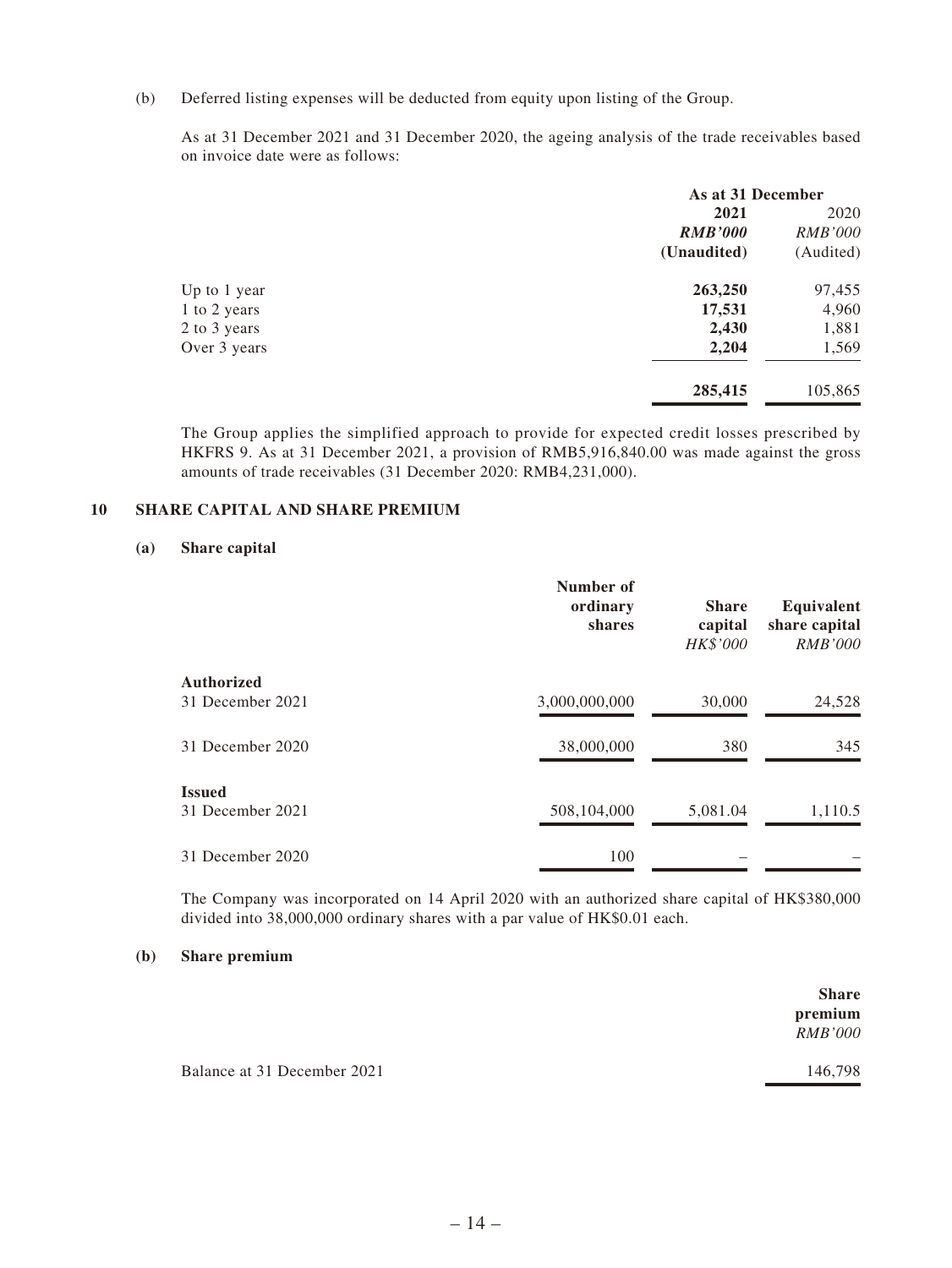#### **11 TRADE AND OTHER PAYABLES**

|                      | As at 31 December |                |
|----------------------|-------------------|----------------|
|                      | 2021              |                |
|                      | <b>RMB'000</b>    | <b>RMB'000</b> |
|                      | (Unaudited)       | (Audited)      |
| Trade payables       |                   |                |
| - Related parties    | 66                | 5,437          |
| - Third parties      | 69,997            | 45,495         |
|                      | 70,064            | 50,932         |
| Other payables       |                   |                |
| - Related parties    | 12,782            | 8,704          |
| - Third parties      | 124,894           | 103,313        |
|                      | 137,676           | 112,017        |
| Accrued payroll      | 82,289            | 91,031         |
| Other taxes payables | 23,286            | 16,097         |
|                      | 313,314           | 270,077        |

(a) As at 31 December 2021 and 2020, the carrying amounts of trade and other payables approximated its fair values.

(b) As at 31 December 2021 and 2020, the ageing analysis of the trade payables based on invoice date were as follows:

|              | As at 31 December |                |
|--------------|-------------------|----------------|
|              | 2021              | 2020           |
|              | <b>RMB'000</b>    | <i>RMB'000</i> |
|              | (Unaudited)       | (Audited)      |
| Up to 1 year | 66,994            | 49,564         |
| 1 to 2 years | 1,767             | 370            |
| 2 to 3 years | 332               | 799            |
| Over 3 years | 971               | 199            |
|              | 70,064            | 50,932         |

#### **12 DIVIDENDS**

The Board resolved not to declare the payment of final dividend for the year ended 31 December 2021 (2020: Nil).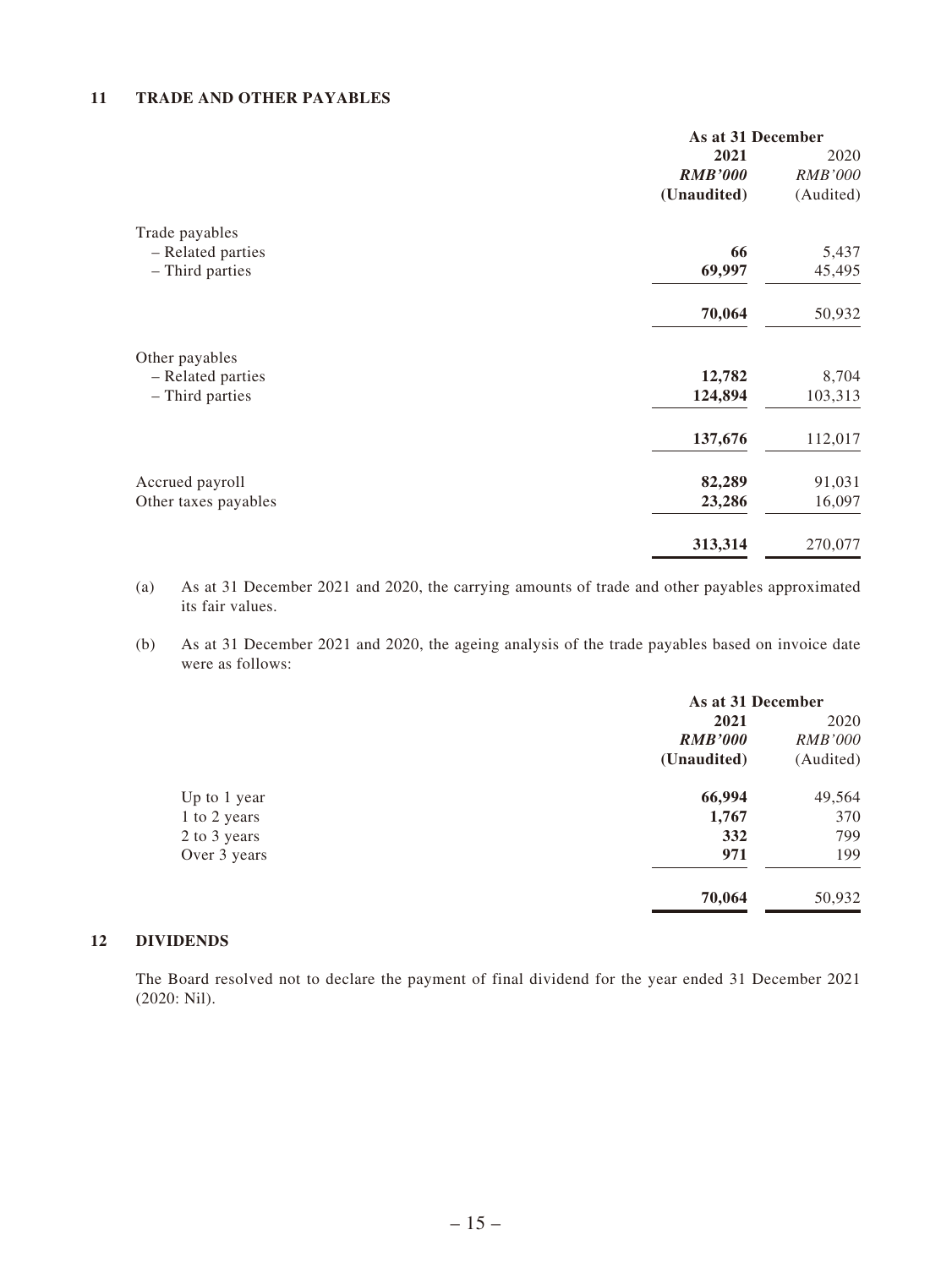# **BUSINESS OVERVIEW AND OUTLOOK**

### **Business Overview**

The Group is principally engaged in the provision of property management services and related value-added services, including pre-delivery services, household assistance service, sales services and other services, in the PRC.

We are a comprehensive and fast-growing property management services provider in China and a large-scale and professional property management service enterprise with national firstclass qualification. In 2021, we were ranked 19th on the List of the Top 100 Property Service Companies in China (中國物業服務百強企業) (China Index Academy) and were awarded the honours of "2021 Leading Companies of High-end Property Services in China (2021中國 高端物業服務領先企業)" and "2021 Leading Company of Characteristic Property Services with High-end Property Service Brand in China – ROYEEDS (2021中國特色物業服務領先 企業高端物業服務品牌–融御)" (China Index Academy), which represents the recognition of the industry and forms the foundation for us to further enhance our comprehensive strength. As at 31 December 2021, the Group provided property management services and value-added services in over 52 cities across China, with contracted gross floor area ("**GFA**") and GFA under management of approximately 44.6 million square meters ("**sq.m.**") and 28.9 million sq.m., respectively.

The Group's business covers a wide range of properties, including residential properties and non-residential properties (such as commercial office buildings, city complexes, government office buildings, industrial parks, hospitals and banks), as well as other specialized and high quality customized services.

In 2021, the Group maintained steady growth, with the revenue structure improving continuously and the profit growing steadily. As at 31 December 2021, the Group achieved revenue of approximately RMB990.9 million, representing an increase of 32.1% from RMB750.4 million in the same period of 2020. Net profit amounted to approximately RMB119.5 million, representing an increase of 40.4% from RMB85.1 million in the same period of 2020.

### **Our Business Model**

Our businesses comprise three major segments, namely property management services, valueadded services to non-property owners and community value-added services. Since 2016, we have been providing property management services to projects developed by independent third-party property developers. With these three major business lines, the Group expects to engage in the whole value chain of property management.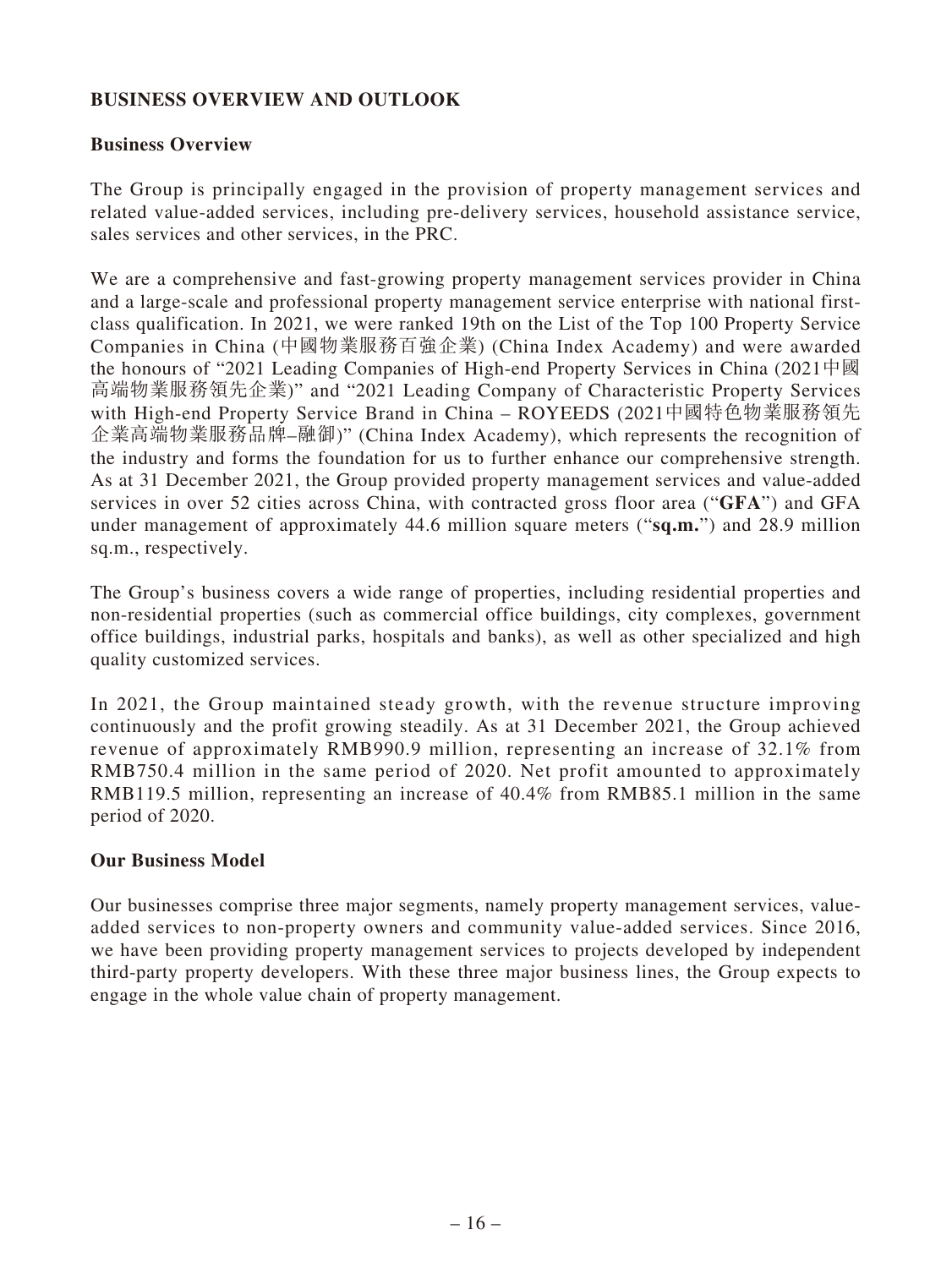# **Property Management Services**

We have been providing property management services since 2014, and our extensive industry experience and quality services differentiate us from many of our competitors. Since our establishment, we have been providing a wide range of property management services to property developers, owners and residents, which primarily consist of cleaning, security, greening, car park management and repair and maintenance services. During the period, our portfolio of managed properties comprises residential properties and non-residential properties, which primarily include government and public facilities, office buildings, commercial complexes, hospitals, banks, schools and industrial parks.

As at 31 December 2021, the Group had 268 contracted projects and a total contracted GFA of approximately 44.6 million sq.m., representing an increase of approximately 27.6% and 16.8% respectively as compared with those as at 31 December 2020. It had 177 projects under management and a total GFA under management of approximately 28.9 million sq.m., representing an increase of approximately 48.7% and 45.2% respectively as compared with those at the end of 2020.

As at 31 December 2021, the Group's geographic presence has been expanded to 52 cities in China. With the strategy of "pursuing deep regional development and securing nationwide presence (區域深耕, 佈局全國)", we hold a strong market position in the Western Straits Region *(Note 1)* and the Yangtze River Delta Region *(Note 2)*. During the Reporting Period, our GFA under management for property management services amounted to approximately 15.9 million sq.m. in the Western Straits Region and approximately 6.2 million sq.m. in the Yangtze River Delta Region, accounting for approximately 54.9% and 21.4%, respectively, of our total GFA under management.

During the Reporting Period, the number of projects under management reached 177, located in the Western Straits Region, Yangtze River Delta Region and Other Regions *(Note 3)* in China, covering 52 cities.

#### *Notes:*

- 1. "Western Straits Region" refers to an economic zone in China primarily including Fujian province, parts of Zhejiang province, Jiangxi province and Guangdong province, including but not limited to the following cities for the purpose of this announcement: Fuzhou, Xiamen, Sanming, Putian, Nanping, Quanzhou, Zhangzhou and Longyan.
- 2. "Yangtze River Delta Region" refers to an economic region in China primarily encompassing Shanghai, parts of Zhejiang province and parts of Jiangsu province, including but not limited to the following municipalities and cities for the purpose of this announcement: Shanghai, Hangzhou, Huzhou, Shaoxing, Jiaxing, Zhoushan, Jinhua, Ningbo, Tongxiang, Wenzhou, Wuxi, Xuzhou, Changzhou, Suzhou, Zhenjiang, Nantong and Nanjing.
- 3. "Other Regions" refers to the economic regions in China other than the Western Straits Region and Yangtze River Delta Region, which primarily include but not limited to the following municipalities and cities for the purpose of this announcement: Tianjin, Chengdu, Chongqing, Pu'er, Taiyuan, Qingdao, Jiujiang, Nanchang, Changsha, Zhengzhou, Cangzhou, Baise, Hechi, Hezhou, Wuzhou, Jiangmen, Guangzhou, Fuyang, Qinzhou, Dezhou and Lanzhou.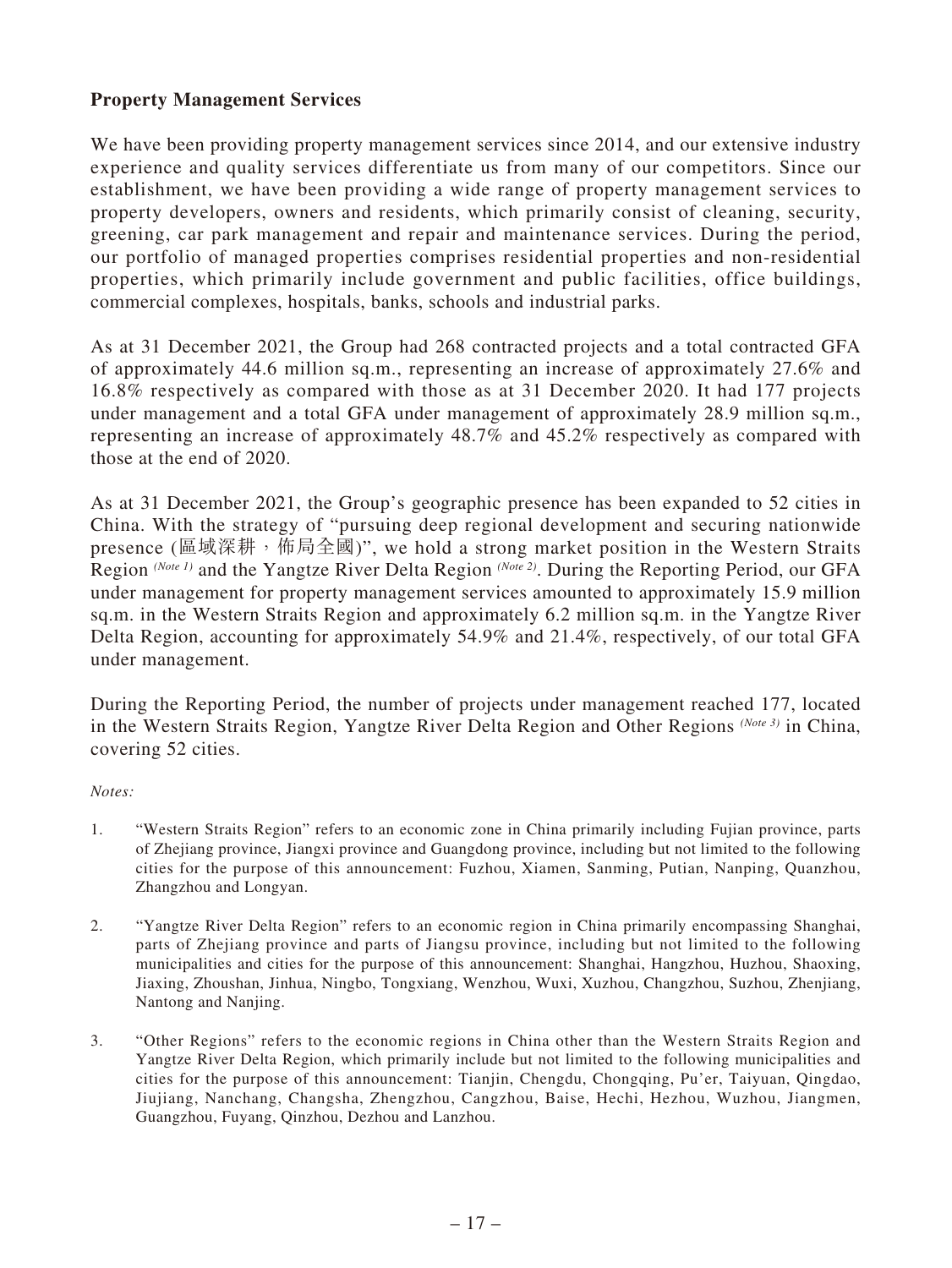# **Value-added Services to Non-property Owners**

We provide a series of value-added services to non-property owners, which primarily include sales assistance services, preliminary planning, design consultancy and pre-delivery services to non-property owners, and driving, vehicle dispatching and managing services.

During the Reporting Period, the revenue from value-added services to non-property owners grew by 18.3% to approximately RMB435.7 million as compared with the same period of 2020, accounting for 44.0% of the total revenue. The growth was mainly attributable to the increasing number of projects developed by third-party property developers, the rising demands for sales assistance services, preliminary planning, design consultancy and predelivery services to non-property owners, and driving, vehicle dispatching and managing services, and the expansion of the Group's value-added services such as commercial operation services.

During the Reporting Period, the revenue from sales assistance services amounted to approximately RMB237.9 million, representing a year-on-year increase of approximately 19.0%; the revenue from preliminary planning, design consultancy and pre-delivery services amounted to approximately RMB130.9 million, representing a year-on-year increase of approximately 16.8%; the revenue from driving, vehicle dispatching and managing services amounted to approximately RMB66.9 million, representing a year-on-year increase of approximately 18.9%.

# **Community Value-added Services**

We provide a wide range of community value-added services to property owners and residents. Our community value-added services primarily consist of community shopping services (Joyful Life Service (和美生活)), decoration and furnishing services and home maintenance services (Joyful Living Service (和美易居)), property agency services (Joyful Leasing and Sale Service (和美租售)) and ancillary services for common areas, which primarily include advertising in and rental of common areas.

During the Reporting Period, the revenue from community value-added services amounted to approximately RMB79.3 million, representing an increase of approximately 433.2% as compared with approximately RMB14.9 million in the corresponding period of 2020, accounting for 8.0% of the total revenue. The increase was mainly attributable to the continuous expansion of GFA under management, the increase of service users and the diversified portfolio of community value-added services.

During the Reporting Period, the revenue from Joyful Life Service amounted to approximately RMB45.7 million, representing year-on-year increase of approximately 462.5% as compared with approximately RMB8.1 million in 2020; the revenue from Joyful Living Service amounted to approximately RMB8.7 million, representing a year-on-year increase of approximately 154.8% as compared with approximately RMB3.4 million in the same period of 2020; the revenue from Joyful Leasing and Sale Service amounted to approximately RMB18.6 million, representing a year-on-year increase of approximately 609.9% as compared with 2020; the revenue from ancillary services for common areas reached approximately RMB6.3 million in the Reporting Period, representing a year-on-year increase of approximately 804.7%.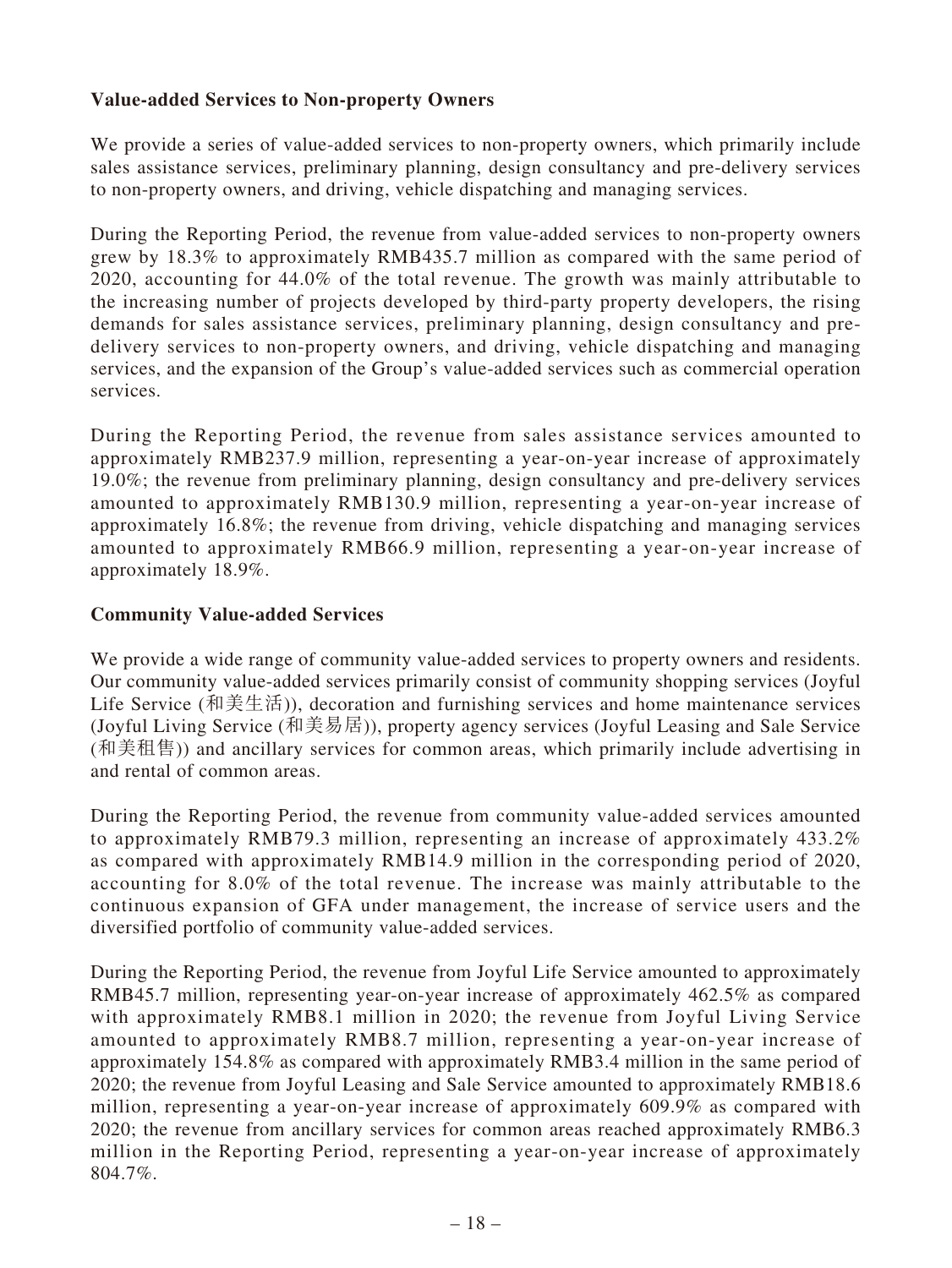# **Outlook**

As a comprehensive and fast-growing property management services provider in China, we will further promote the "1+N" strategy in the next three years while focusing on the development direction of standardisation, marketisation, digitalisation and diversification, so as to improve the traditional property management services, especially services to nonresidential properties, and to further diversify value-added services to residential properties and a wide range of non-residential properties. We will continue to expand the cooperation with independent third parties, in order to increase our overall market share in a balanced manner.

With respect to the strategic investment and acquisition strategy, we believe that strategic investments and acquisitions will help us to achieve diversification of project portfolio and further expansion of business coverage. Upholding the strategy of "pursuing deep regional development (區域深耕)", we plan to further solidify our market positions in the Western Straits Region and the Yangtze River Delta Region and continue to expand into Other Regions, particularly the Greater Bay Area and midwestern region in China.

We will focus on technology innovation and further upgrade of our intelligent information technology systems to maximise operational efficiency and enhance customer experience. In the wave of "smart city" construction, we have made preliminary achievements in the exploration of "smart property" on the basis of the existing "better +  $(\text{\ddot{H}}\text{H})$ " community life service system and the high-end property service brand "ROYEEDS", to better adapt to the industry development.

Upholding the service philosophy of "working hard to bring satisfaction and affection to its customers (用心讓您滿意,努力讓您感動)", we have created seven scenarios: smart access, smart security, smart environment, smart lighting, smart EBA, smart "Xiao Rong ( $\sqrt{\frac{m}{m}}$ )" and smart operation, that are based on advanced technologies including mobile officing, artificial intelligence, cloud computing and Internet of Things. The first batch of "smart community" has been successfully implemented in three projects, namely Jiang Wan Ming Di in Shanghai, Chuang Shi Di in Hangzhou and Lan Jun in Fuzhou.

In the future, we will continue to upgrade and improve the "smart community" solutions and strive to create "quality, cozy and loving (有品質、有溫度、有愛)" communities for property owners by the intelligent update of traditional properties.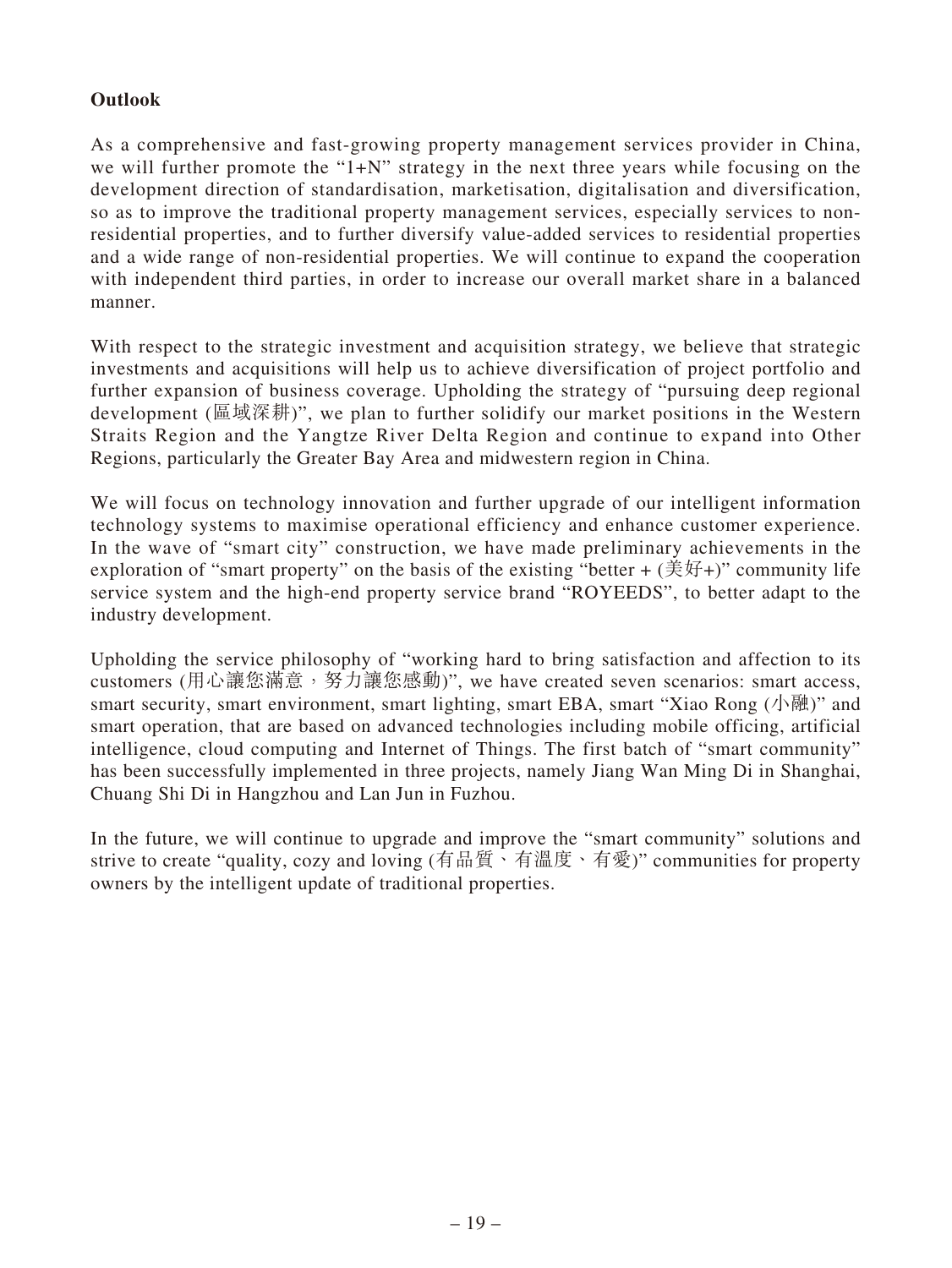# **MANAGEMENT DISCUSSION AND ANALYSIS**

### **Summary of operating results**

The profit margins of the Group vary across its three main business lines, namely, (i) property management services, (ii) value-added services to non-property owners and (iii) community value-added services. Any change in the structure of revenue contribution from the above three main business lines or change in gross profit margin of any business line may have a corresponding impact on its overall gross profit margin.

### **Property Management Services**

For the year ended 31 December 2021, the Group achieved speedy growth in contracted GFA and GFA under management through its strong presence in the Western Straits Region and Yangtze River Delta Region. The Group has also rapidly expanded to the economic regions in China other than the Western Straits Region and Yangtze River Delta Region, which primarily include but are not limited to the following municipalities and cities, namely Tianjin, Chengdu, Chongqing, Pu'er, Taiyuan, Qingdao, Jiujiang, Nanchang, Changsha, Zhengzhou, Cangzhou, Baise, Hechi, Hezhou, Wuzhou, Jiangmen, Guangzhou, Fuyang, Qinzhou, Dezhou and Lanzhou in the PRC market. As of 31 December 2021, the Group had 177 projects under its management and 91 projects of which the Group was contracted to manage but not yet delivered, covering 61 cities in the two major regions and Other Regions, with a total GFA under management of approximately 28.9 million sq.m. and a total contracted GFA of approximately 44.6 million sq.m.

As at 31 December 2021, the Group's contracted GFA amounted to approximately 44.6 million sq.m., and the number of contracted projects was 268 in total, representing an increase of approximately 16.8% and 27.6%, respectively, compared with those as of 31 December 2020. For the year ended 31 December 2021, revenue generating GFA under management by the Group reached approximately 28.9 million sq.m., and the number of projects under management was 177, representing an increase of approximately 45.2% and 48.7%, respectively, compared with those as of 31 December 2020.

The average property management fee of the Group for the Reporting Period amounted to RMB2.9 per sq.m., an increase of approximately 7.4%, compared to RMB2.7 per sq.m. for the corresponding period.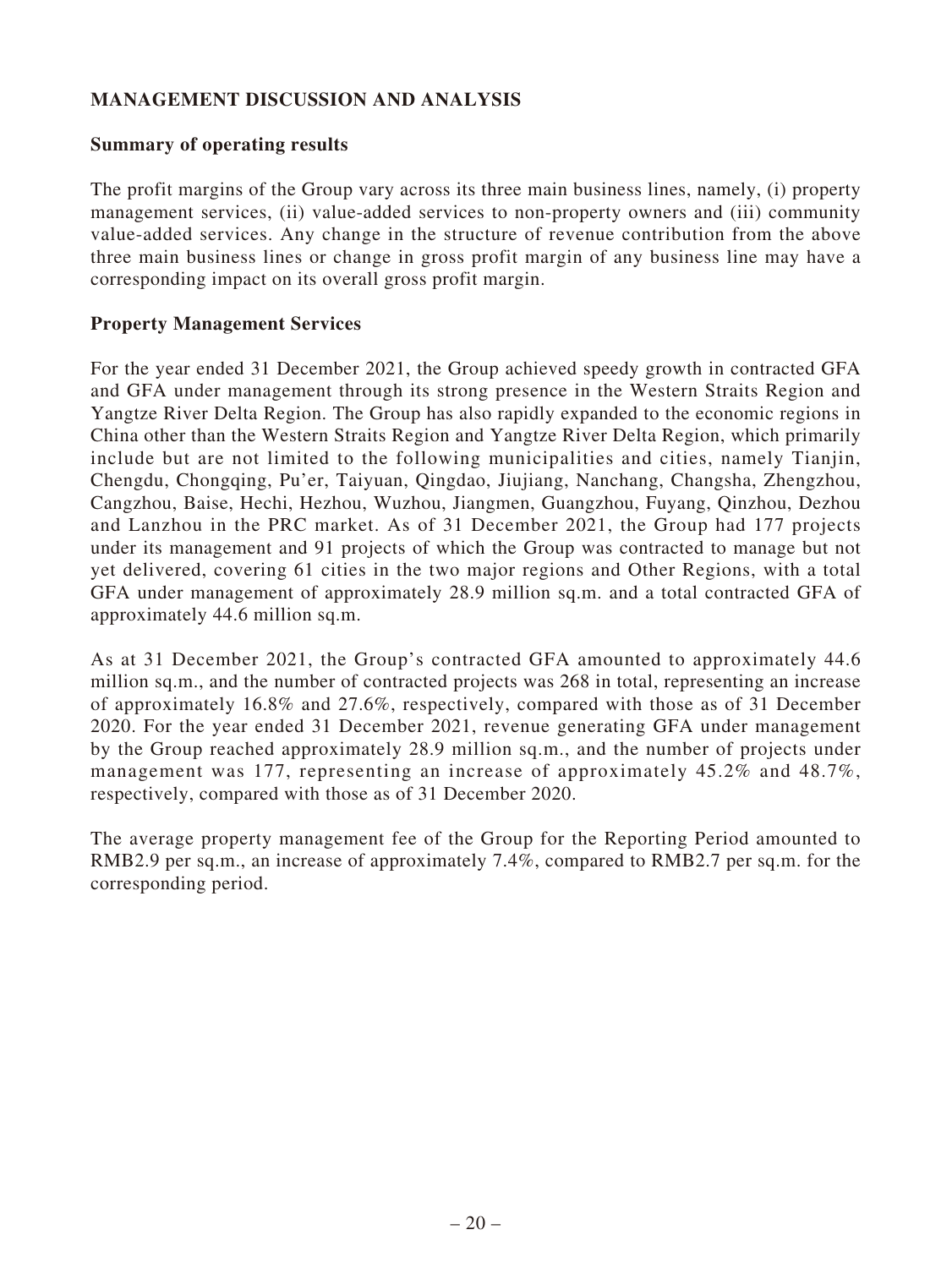The table below indicates the movement in the Group's contracted GFA and GFA under management for the year ended 31 December 2021 and 2020 respectively:

|                                   | For the year ended<br>31 December 2021 |                                                     | For the year ended |                  |
|-----------------------------------|----------------------------------------|-----------------------------------------------------|--------------------|------------------|
|                                   |                                        |                                                     |                    | 31 December 2020 |
|                                   | <b>Contracted</b><br><b>GFA</b> under  |                                                     | Contracted         | GFA under        |
|                                   |                                        | <b>GFA</b> management                               | <b>GFA</b>         | management       |
|                                   |                                        | ('000 sq.m.) ('000 sq.m.) ('000 sq.m.) ('000 sq.m.) |                    |                  |
| As of the beginning of the period | 38,199                                 | 19,930                                              | 27,560             | 15,879           |
| New engagements                   | 6,374                                  | 8,949                                               | 10,639             | 4,051            |
| As of the end of the period       | 44,573                                 | 28,879                                              | 38,199             | 19,930           |

### **Geographic Presence of the Group**

As at 31 December 2021, the Group had expanded its geographic presence to 52 cities in China.

The table below sets forth a breakdown of the Group's total GFA under management as of the dates and total revenue generated from property management services by geographic location for the year ended 31 December 2021 and 2020 respectively:

|                     | For year ended<br>For the year ended |           |           |                  |           |       |
|---------------------|--------------------------------------|-----------|-----------|------------------|-----------|-------|
|                     | 31 December 2021                     |           |           | 31 December 2020 |           |       |
|                     | <b>GFA</b>                           | Revenue   |           | <b>GFA</b>       | Revenue   |       |
|                     | ('000 sq.m.)                         | (RMB'000) | $\%$      | ('000 sq.m.)     | (RMB'000) | $\%$  |
|                     | (Unaudited)                          |           | (Audited) |                  |           |       |
| The Western Straits |                                      |           |           |                  |           |       |
| Region              | 15,854                               | 250,715   | 52.7%     | 12,655           | 254,805   | 69.4% |
| The Yangtze River   |                                      |           |           |                  |           |       |
| Delta Region        | 6,188                                | 124,750   | $26.2\%$  | 4,541            | 74,604    | 20.3% |
| Other regions       | 6,837                                | 100,465   | $21.1\%$  | 2,734            | 37,897    | 10.3% |
|                     | 28,879                               | 475,930   |           | 19,930           | 367,306   |       |

### **Value-Added Services to Non-Property Owners**

The Group provides a series of value-added services to non-property owners, which primarily includes property developers. The Group's value-added services to non-property owners primarily consist of (i) sales assistance services; (ii) preliminary planning, design consultancy and pre-delivery services; and (iii) driving and vehicle dispatching and managing services, under which it provides drivers and related car management services to its customers on an on-demand basis according to the terms of relevant agreements.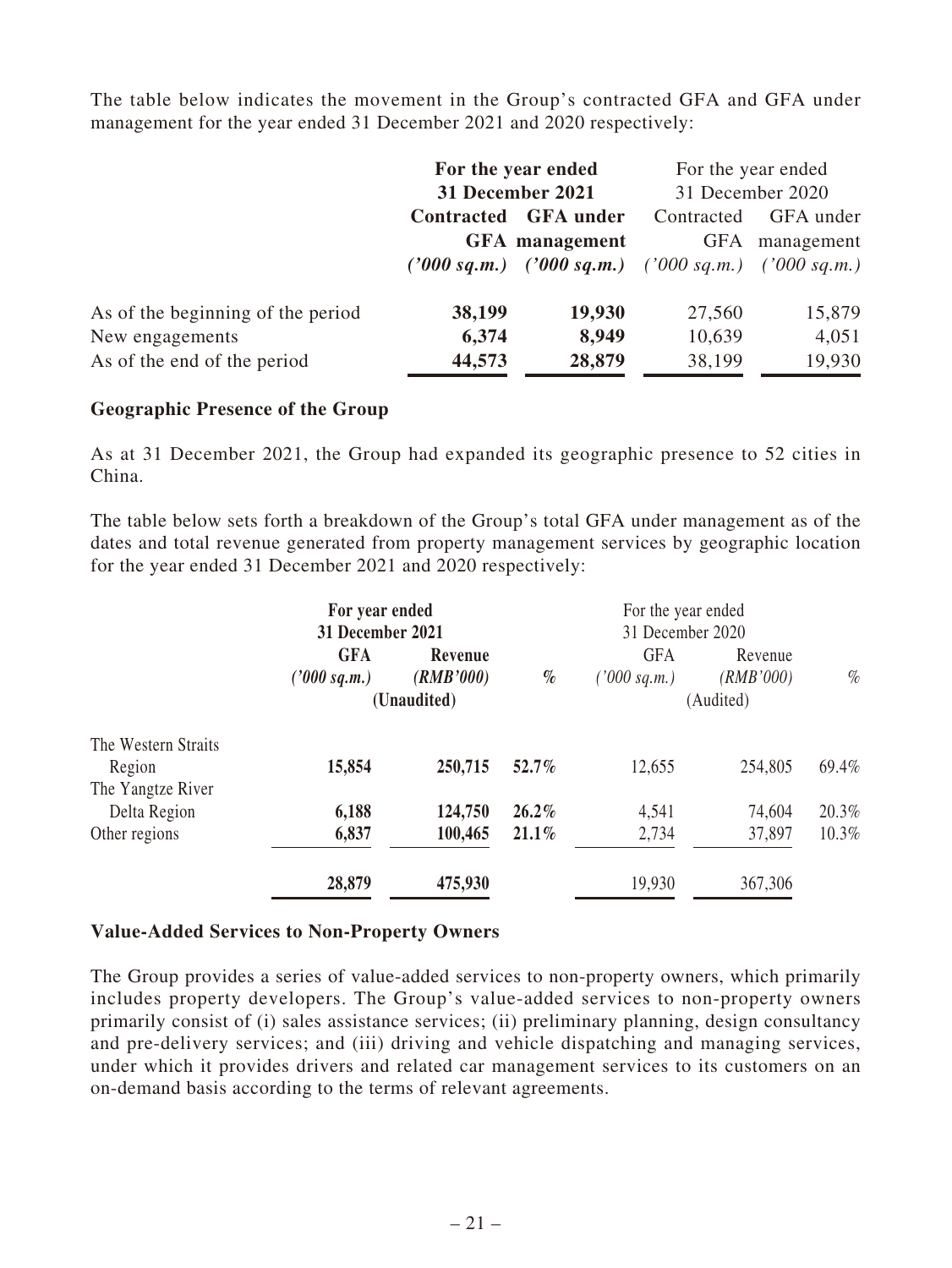The table below sets forth a breakdown of the Group's revenue generated from its value-added services to non-property owners for the period indicated:

|                                                                              |                               | For the year ended |                      |           |
|------------------------------------------------------------------------------|-------------------------------|--------------------|----------------------|-----------|
|                                                                              | 31 December 2021              |                    | 31 December 2020     |           |
|                                                                              | <b>RMB'000</b><br>(Unaudited) | $\%$               | RMB'000<br>(Audited) | $\%$      |
| Sales assistance services<br>Preliminary planning,<br>design consultancy and | 237,878                       | 54.6%              | 199,870              | 54.3%     |
| pre-delivery services<br>Driving and vehicle dispatching                     | 130,923                       | $30.0\%$           | 112,131              | 30.4%     |
| and managing services                                                        | 66,887                        | $15.4\%$           | 56,242               | 15.3%     |
| <b>Total</b>                                                                 | 435,688                       | 100.0%             | 368,243              | $100.0\%$ |

# **Community value-added services**

The Group provides a wide range of community value-added services to property owners and residents. The Group's community value-added services primarily consist of (i) community shopping services ("**Joyful Life Service**") (和美生活); (ii) decoration and furnishing services and home maintenance services ("**Joyful Living Service**") (和美易居); (iii) property agency services ("**Joyful Leasing and Sale Service**") (和美租售); and (iv) ancillary services for common areas, which primarily include advertising in and rental of common areas of residential properties under the Group's management.

For the year ended 31 December 2021, the revenue from community value-added services increased by 433.2% to approximately RMB79.3 million compared to approximately RMB14.9 million in the same period of 2020, mainly due to the increase in revenue from Joyful Life Service (community shopping service). For the year ended 31 December 2021, the revenue from community value-added services accounted for 8.0% of total revenue.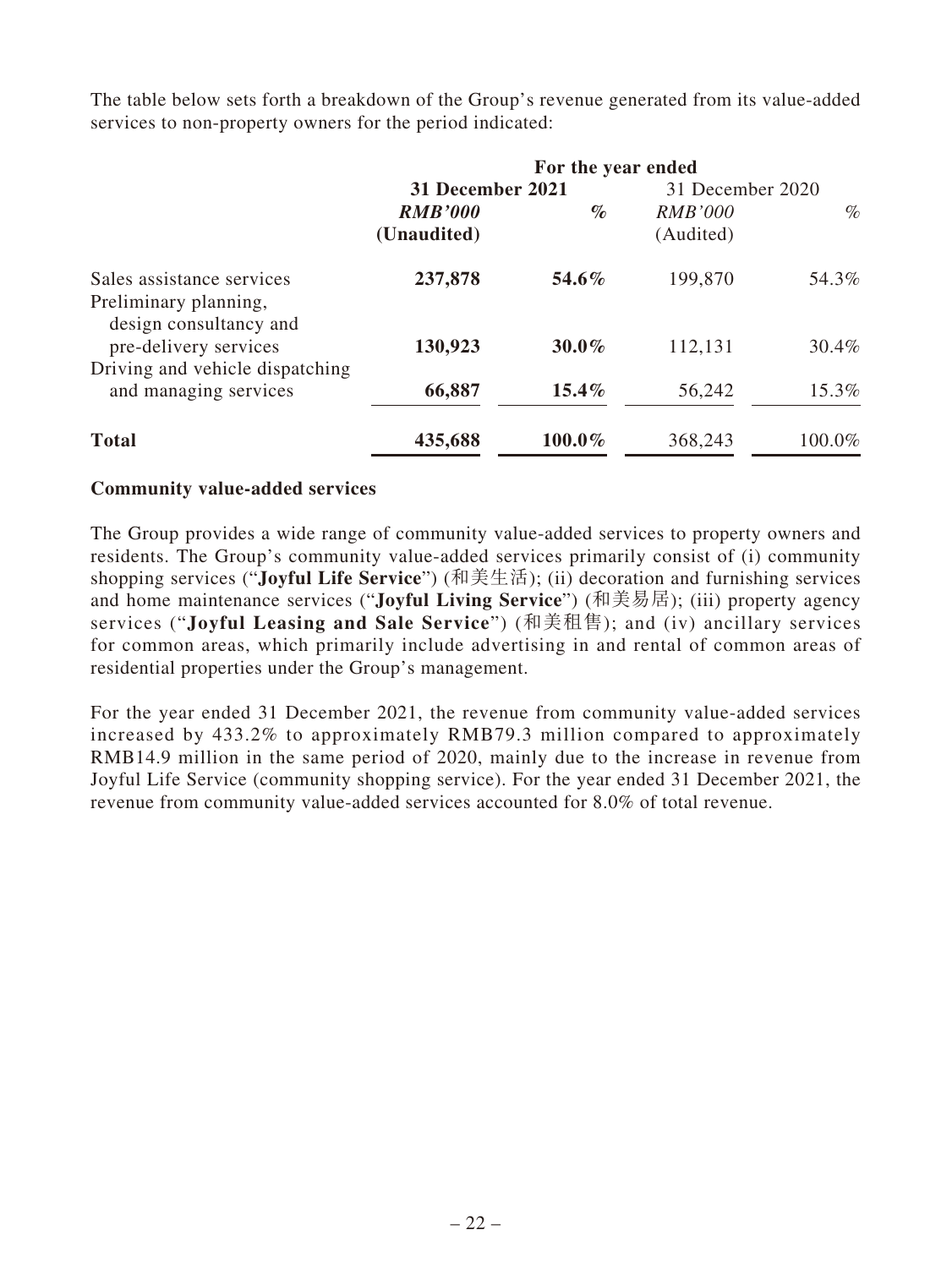The following table sets forth the revenue breakdown of community value-added services for the year ended 31 December 2021 and 2020:

|                                    | For year ended   |          |                  |         |
|------------------------------------|------------------|----------|------------------|---------|
|                                    | 31 December 2021 |          | 31 December 2020 |         |
|                                    | <b>RMB'000</b>   | $\%$     | <b>RMB'000</b>   | $\%$    |
|                                    | (Unaudited)      |          | (Audited)        |         |
| Joyful Life Service                |                  |          |                  |         |
| (和美生活)(1)                          | 45,696           | 57.6%    | 8,124            | 54.6%   |
| Joyful Living Service              |                  |          |                  |         |
| (和美易居)(2)                          | 8,766            | $11.1\%$ | 3,440            | 23.1%   |
| Joyful Leasing and                 |                  |          |                  |         |
| Sale Service (和美租售) <sup>(3)</sup> | 18,592           | $23.4\%$ | 2,619            | 17.6%   |
| Ancillary services                 |                  |          |                  |         |
| for common areas $(4)$             | 6,270            | $7.9\%$  | 693              | $4.7\%$ |
| <b>Total</b>                       | 79,324           | $100\%$  | 14,876           | 100%    |

*Notes:*

- (1) Under Joyful Life Service (和美生活), the Group mainly offers community shopping services to property owners and residents of the properties under the Group's management. The majority portion of the Group's community shopping services is the offline community shopping services, under which the Group mainly sells popular products for selected holidays to property owners and/or residents at designated locations at residential properties under its management. The products generally include gift baskets, mooncakes and other popular gifts that suit the property owners and/or residents' holiday shopping needs.
- (2) Under Joyful Living Service (和美易居), the Group mainly provides decoration work such as building balcony enclosures to property owners of the residential properties under its management. The Group generally provides such services through sub-contractors and charge a fixed amount fee for the work as agreed between the property owners and the Group. In addition, the Group also provides a referral service to introduce property owners and/or residents to qualified contractors for other decoration work and charge a fixed fee for each successful introduction that result in an agreement between contractors and the property owner or resident regarding the agreed work. For the furnishing services, the Group may purchase interior decorations, home appliances and accessories according to the property owners' or residents' preferences and budgets.
- (3) The Joyful Leasing and Sale Service (和美租售) includes property agency services under which the Group assists property owners in search for buyers or tenants, marketing and liaising with potential buyers and tenants. Typically, once the potential buyer or tenant reaches an agreement with respect to the sale or lease of the property with the property owner, the Group would help guide the property owner to complete the transaction.
- (4) The Group provides ancillary services for common areas, which mainly include advertising in and rental of common areas of the properties under the Group's management.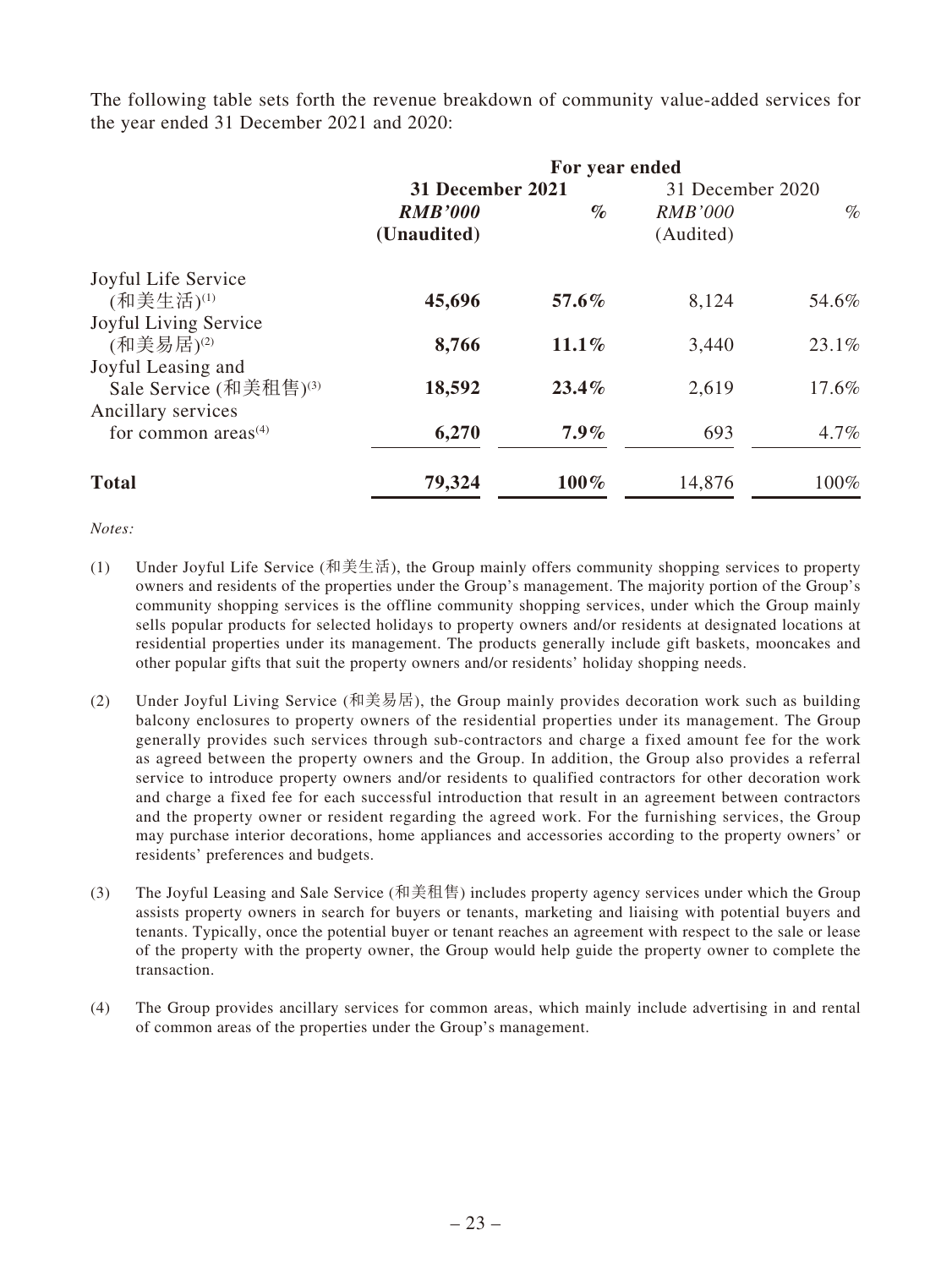# **Financial review**

### *Revenue*

For the year ended 31 December 2021, the Group derived its revenue from (i) property management services, (ii) value-added services to non-property owners and (iii) community value-added services. The following table sets forth the details of the Group's revenue recognised from such sources for the period indicated:

|                                             | For the year ended |                |            |
|---------------------------------------------|--------------------|----------------|------------|
|                                             | 31 December        |                | Change in  |
|                                             | 2021               | 2020           | percentage |
|                                             | <b>RMB'000</b>     | <i>RMB'000</i> |            |
|                                             | (Unaudited)        | (Audited)      |            |
| <b>Revenue</b>                              |                    |                |            |
| Property management services                | 475,930            | 367,306        | 29.6%      |
| Value-added services to non-property owners | 435,688            | 368,243        | 18.3%      |
| Community value-added services              | 79,324             | 14,876         | 433.2%     |
| <b>Total</b>                                | 990,942            | 750,425        |            |

The revenue of the Group increased by approximately 32.1% from approximately RMB750.4 million for the year ended 31 December 2020 to approximately RMB990.9 million for the year ended 31 December 2021. This increase was mainly attributable to:

- (i) the increase in property management services for the year ended 31 December 2021;
- (ii) the increase in revenue from sales assistance services for the year ended 31 December 2021; and
- (iii) the increase in the amount of revenue from Joyful Life Service and Joyful Leasing and Sale Service for the year ended 31 December 2021.

### *Cost of sales*

The Group's cost of sales primarily included employee benefit expenses, greening and cleaning expenses, maintenance costs, security personnel expenses, office expenses, taxes and other levies, lease payments on short-term leases, depreciation and amortization charges and others.

During the Reporting Period, the cost of sales of the Group increased by approximately 33.4% from approximately RMB534.1 million for the year ended 31 December 2020 to approximately RMB712.5 million for the year ended 31 December 2021. This increase was mainly attributable to the expansion of business operation during the year ended 31 December 2021.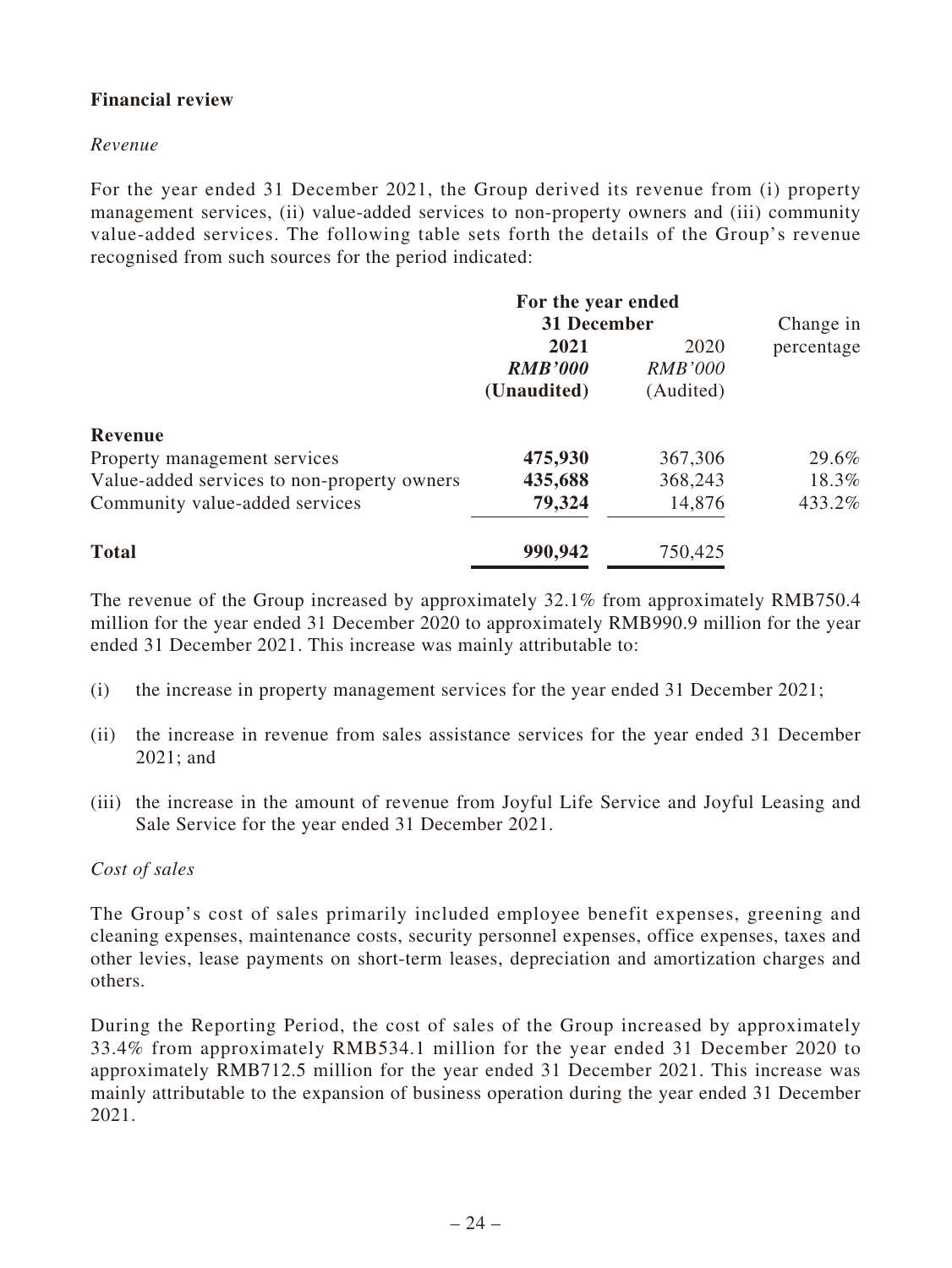# *Gross profit and gross profit margin*

As a result of the foregoing, the Group's gross profit increased by approximately 28.7% from approximately RMB216.3 million for the year ended 31 December 2020 to approximately RMB278.4 million for the year ended 31 December 2021.

The Group's gross profit margin decreased from approximately 28.7% for the year ended 31 December 2020 to approximately 28.1% for the year ended 31 December 2021.

The gross profit margin of the Group by business line is as follows:

|                                             | For the year ended<br>31 December |           |
|---------------------------------------------|-----------------------------------|-----------|
|                                             | 2021                              |           |
|                                             | $\%$                              |           |
|                                             | (Unaudited)                       | (Audited) |
| Property management services                | 23.3                              | 23.2      |
| Value-added services to non-property owners | 34.2<br>32.1                      |           |
| Community value-added services              | 35.2                              | 34.4      |
| Overall gross profit margin                 |                                   | 28.8      |

#### *Other income*

During the Reporting Period, the Group's other income primarily included (i) additional deduction of value-added input tax, and (ii) government grants, which were mainly comprised of government subsidies for creating jobs to support local economies. The Group's other income increased by approximately 34.6% from approximately RMB4.7 million for the year ended 31 December 2020 to approximately RMB6.3 million for the year ended 31 December 2021.

### *Other gains – net*

The Group's other gains primarily consisted of (i) gains from forfeited deposits from tenants of non-residential properties, and (ii) others.

The Group's other gains increased by approximately 16.5% from approximately RMB1.1 million for the year ended 31 December 2020 to approximately RMB1.3 million for the year ended 31 December 2021.

### *Selling and marketing costs*

The Group's selling and marketing costs mainly included (i) advertising expenses, which were primarily costs for advertising and marketing activities to promote the brands of the Group, (ii) marketing and sales employee benefit expenses relating to sales and marketing activities and (iii) others, which mainly included traveling and entertainment expenses.

The Group's selling and marketing costs decreased by approximately 35.1% from approximately RMB8.2 million for the year ended 31 December 2020 to approximately RMB5.3 million for the year ended 31 December 2021, primarily due to the reduction of the marketing activities.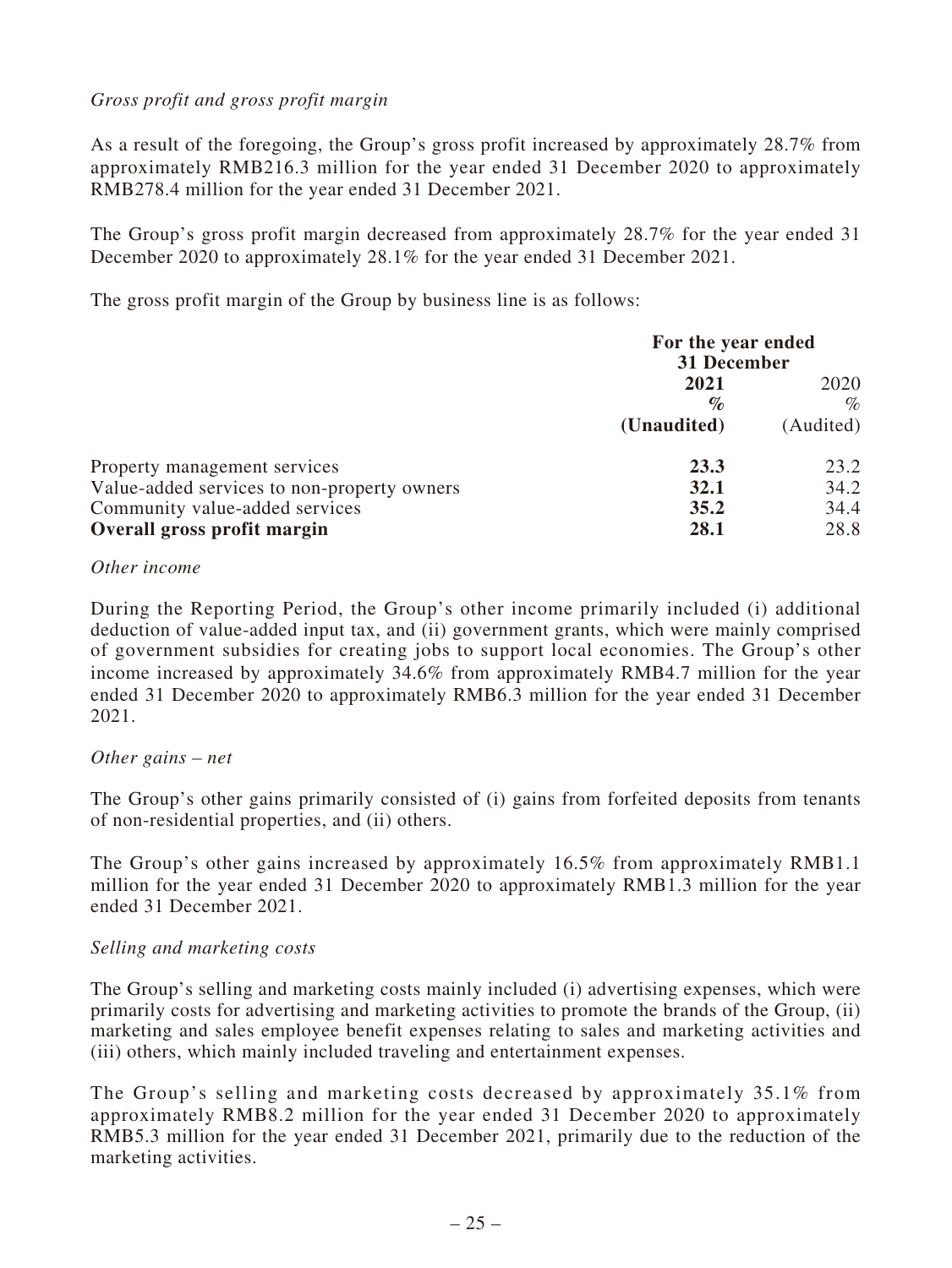### *Administrative expenses*

The Group's administrative expenses primarily consisted of (i) employee benefit expenses for the Group's administrative staff, (ii) listing expenses, (iii) office expenses, (iv) travelling and entertainment expenses, (v) depreciation and amortization charges, (vi) consultancy fee for research on the Group's market positioning, (vii) lease payments on short term leases and (viii) others, which mainly included amortization of low-value consumables, expenses for insurance and training.

The Group's administrative expenses increased by approximately 21.8% from approximately RMB92.3 million for the year ended 31 December 2020 to approximately RMB112.4 million for the year ended 31 December 2021, primarily due to the expansion of business operations and the listing expenses incurred for the Listing.

# *Finance (Cost)/Income, Net*

The Group's net finance (cost)/income mainly included interest income from bank deposits, interest expense from lease liabilities and exchange losses.

Finance costs increased by approximately 1,158.5% from approximately RMB0.26 million for the year ended 31 December 2020 to RMB3.27 million for the year ended 31 December 2021.

Finance income decreased by approximately 626.3% from RMB0.3 million for the year ended 31 December 2020 to approximately RMB(1.5) million for the year ended 31 December 2021, mainly due to the increase in exchange losses.

### *Profit before income tax expenses*

As a result of the aforementioned changes in the Group's financials, the Group's profit before income tax increased by approximately 38.2% from approximately RMB121.9 million for the year ended 31 December 2020 to approximately RMB168.4 million for the year ended 31 December 2021.

### *Income tax expenses*

The Group's income tax expenses consist of current and deferred tax expenses in the PRC by the Company and its subsidiaries. Income tax expenses comprise provisions made for enterprise income tax ("**EIT**") (including deferred income tax) in the PRC.

The Group's income tax expenses increased by approximately 32.8% from approximately RMB36.8 million for the year ended 31 December 2020 to approximately RMB48.9 million for the year ended 31 December 2021.

The effective income tax rate of the Group for the year ended 31 December 2021 was 29%, compared to 30% for the year ended 31 December 2020. Effective income tax was calculated based on EIT divided by profit before income tax (excluding the share of net profit of investments accounted for using the equity method and land appreciation tax).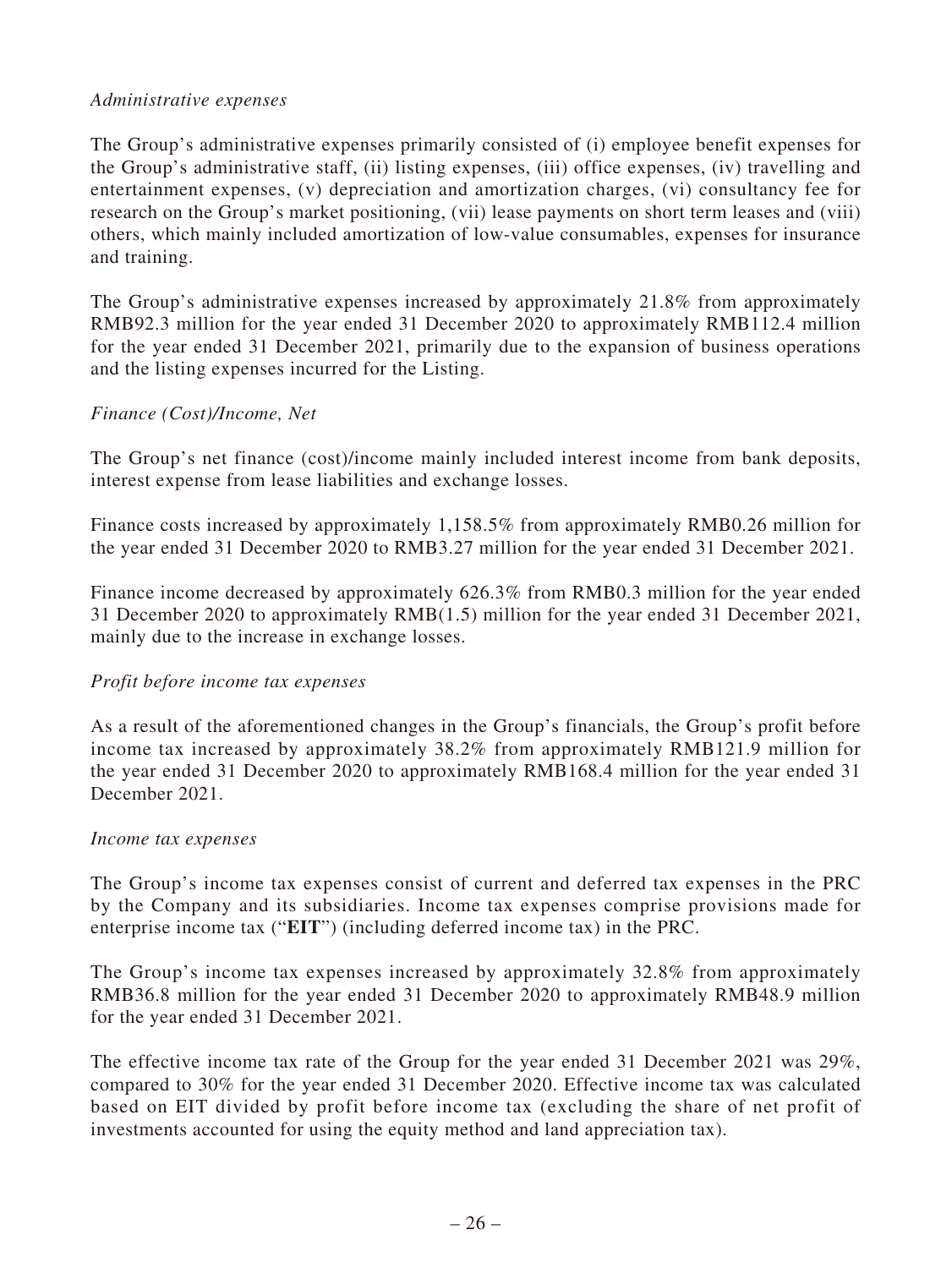# *Profit for the period attributable to owners of the Company*

As a result of the aforementioned changes in the Group's financials, the Group's profit for the period attributable to owners of the Company increased by approximately 36.2% from approximately RMB82.5 million for the year ended 31 December 2020 to approximately RMB112.4 million for the year ended 31 December 2021.

### *Profit for the period attributable to non-controlling interests*

Profit for the period attributable to non-controlling interests of the Group increased by approximately 177.8% from approximately RMB2.6 million for the year ended 31 December 2020 to approximately RMB7.1 million for the year ended 31 December 2021, which remained relatively stable.

# *Trade receivables*

Trade receivables are amounts due from customers for merchandise sold or services performed in the ordinary course of business. If collection of trade and other receivables is expected in one year or less (or in the normal operating cycle of the business if longer), they are classified as current assets. If not, they are presented as non-current assets. Trade receivables are recognized initially at the amount of consideration that is unconditional unless they contain significant financing components, when they are recognized at fair value. The Group holds the trade receivables with the objective to collect the contractual cash flows and therefore measures them subsequently at amortised cost using the effective interest method.

As at 31 December 2021, the Group's trade receivables amounted to approximately RMB279.5 million, representing an increase of approximately RMB177.9 million or 175.0% compared with approximately RMB101.6 million as of 31 December 2020. The increase was mainly due to market expansion and the receivables from related parties.

# *Trade payables*

Trade payables primarily represent the Group's obligations to pay for goods and services that have been acquired in the ordinary course of business from suppliers, including purchases of materials and utilities and purchases from subcontractors. The Group typically pays its suppliers on a monthly payment term.

As at 31 December 2021, the Group's trade payables amounted to approximately RMB70.1 million, representing an increase of approximately 37.6% from approximately RMB50.9 million as of 31 December 2020. The increase was mainly due to the expansion of business operations.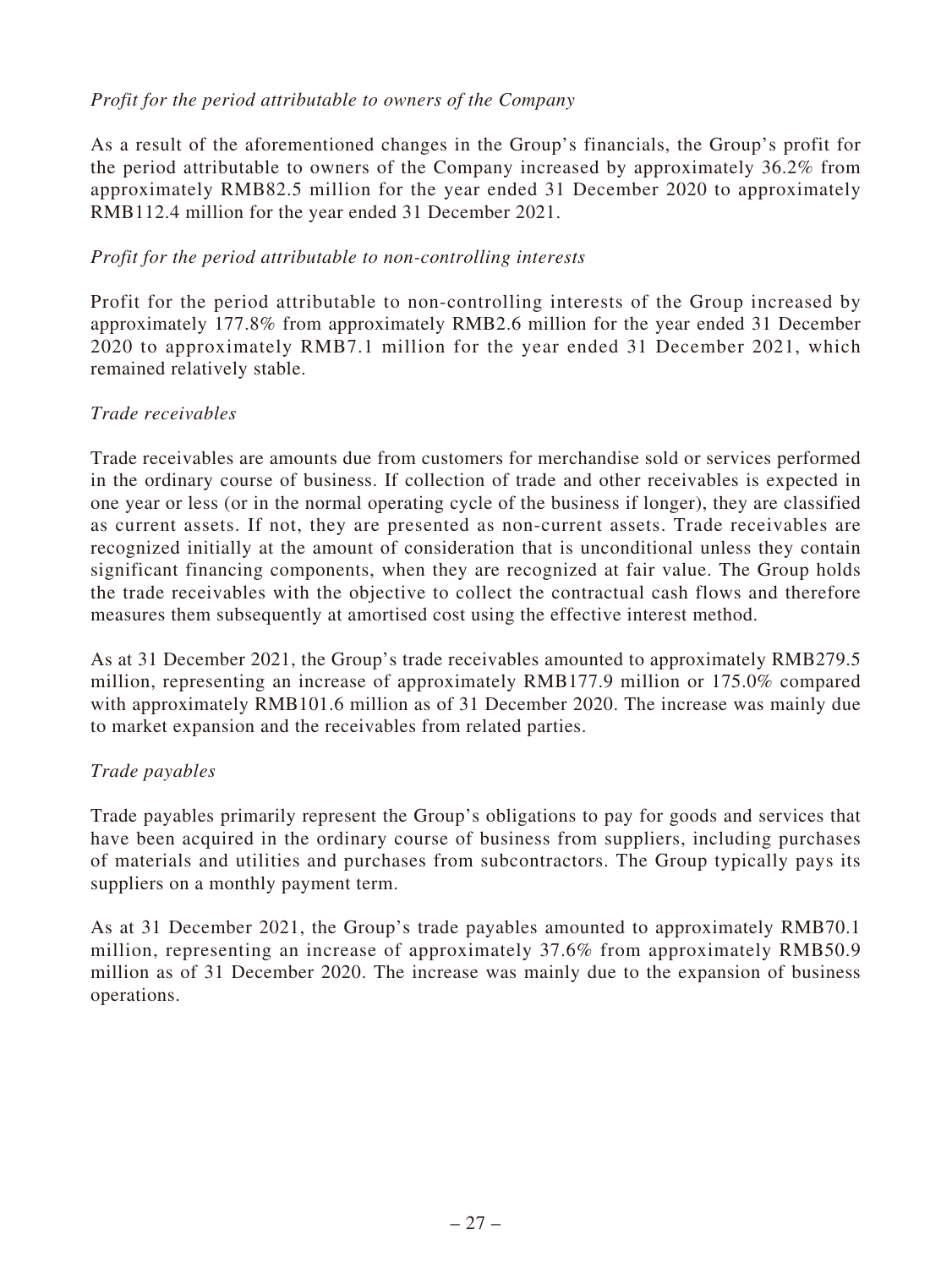# **LIQUIDITY AND FINANCIAL RESOURCES**

As at 31 December 2021, the Group's net current assets amounted to approximately RMB679.2 million (31 December 2020: approximately RMB41.8 million). Specifically, the Group's total current assets increased by approximately 181.0% from approximately RMB403.3 million as at 31 December 2020 to approximately RMB1,133.2 million as at 31 December 2021. The Group's total current liabilities increased by 25.6% from approximately RMB361.5 million as at 31 December 2020 to approximately RMB454.0 million as at 31 December 2021. The increase in the Group's total current assets was primarily attributable to the increase in cash and cash equivalents and trade receivables.

As at 31 December 2021, the Group had cash and bank balances of approximately RMB761.89 million (31 December 2020: approximately RMB249.2 million), with no borrowings (31 December 2020: Nil).

# **CONTINGENT LIABILITIES**

As at 31 December 2021, the Group did not have any material contingent liabilities (31 December 2020: Nil).

# **KEY FINANCIAL RATIOS**

### **Current ratio**

As at 31 December 2021, the current ratio of the Group was 2.5 times (31 December 2020: 1.1 times). The increase of the Group's current ratio was mainly attributable to the increase of amounts in cash and cash equivalents and trade receivables. The current ratio is calculated as current assets divided by current liabilities as of the same date.

# **Gearing ratio**

As at 31 December 2021, the gearing ratio of the Group was 1.2% (31 December 2020: 15.3%), mainly due to the increase of total equity. The gearing ratio is calculated as total interest-bearing borrowings, including lease liabilities, divided by total equity as of the end of the relevant year/period and multiplied by 100%.

### **FUTURE PLANS FOR MATERIAL INVESTMENTS OR CAPITAL ASSETS**

The Group will continue to focus on its business strategies as set out in the prospectus of the Company dated 30 June 2021 (the "**Prospectus**"). As at the date of this announcement, save as disclosed in the Prospectus, the Group has no plan for any material investments or capital assets.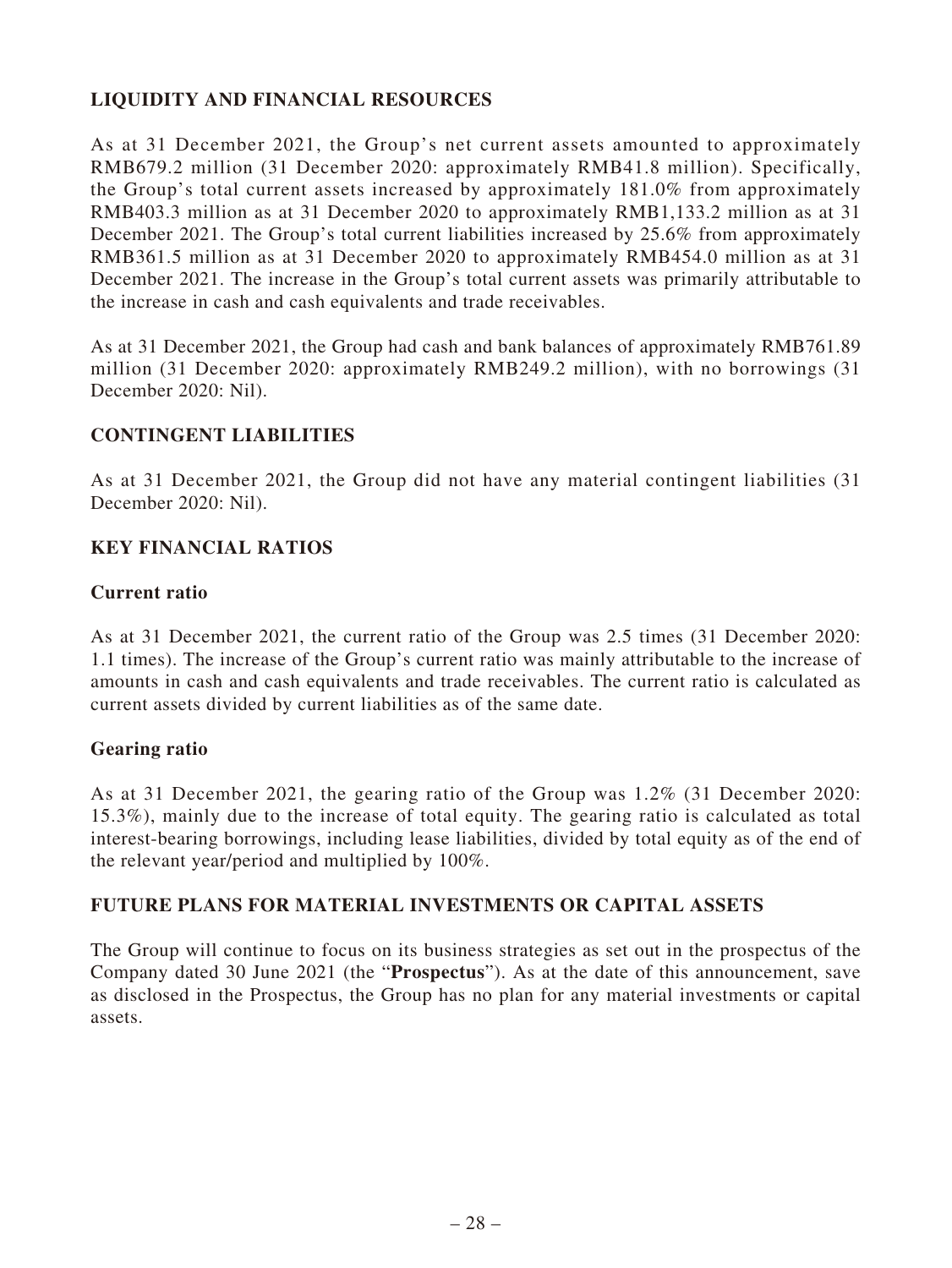# **PURCHASE, SALE OR REDEMPTION OF LISTED SECURITIES OF THE COMPANY**

Except for the Company's global offering (including the over-allotment option) and capitalisation issue as described in the Prospectus and the Company's announcement dated 9 August 2021, the Company and its subsidiaries did not purchase, sell or redeem any of the listed securities of the Company during the period from 16 July 2021 (the "**Listing Date**") to 31 December 2021.

#### **FOREIGN CURRENCY RISK**

The Group primarily operates its business in the PRC. The currency in which the Group denominates and settles substantially all of its transactions is Renminbi. Any depreciation of Renminbi would adversely affect the value of any dividends the Group pay to shareholders of the Company outside of the PRC. The Group currently does not engage in hedging activities designed or intended to manage foreign exchange rate risk. The Group will continue to monitor foreign exchange changes to best preserve the Group's cash value.

### **MATERIAL ACQUISITION AND DISPOSAL OF SUBSIDIARIES, ASSOCIATES AND JOINT VENTURES**

There were no material acquisitions or disposals of subsidiaries, associates and joint ventures during the year ended 31 December 2021.

### **PLEDGE OF ASSETS**

As at 31 December 2021, none of the assets of the Group were pledged.

### **NET PROCEEDS FROM THE INITIAL PUBLIC OFFERING**

The Company's shares were listed on the Stock Exchange on 16 July 2021. The net proceeds from the Listing (including the partial exercise of the over-allotment option), after deducting the underwriting commission and other estimated expenses in connection with the Listing which the Company received amounted to approximately HK\$628.5 million (the "**Net Proceeds**"). Further details of the breakdown and implementation plans of the Net Proceeds are set out in the section headed "Future Plans and Use of Proceeds" in the Prospectus. As at the date of this announcement, the Directors were not aware of any material change to the planned use of proceeds. It is currently expected that the unutilised Net Proceeds will be applied according to the purposes, allocations and timetable set out in the Prospectus.

Further details on the utilisation of the Net Proceeds from the Listing Date up to 31 December 2021 will be disclosed in the annual report of the Company for the year ended 31 December 2021.

### **EMPLOYEE AND REMUNERATION POLICY**

As at 31 December 2021, the Group employed a total of 5,685 full-time employees (31 December 2020: 5,342 full-time employees). For the year ended 31 December 2021, the staff cost recognised as expenses of the Group amounted to approximately RMB525.2 million (2020: RMB460.9 million).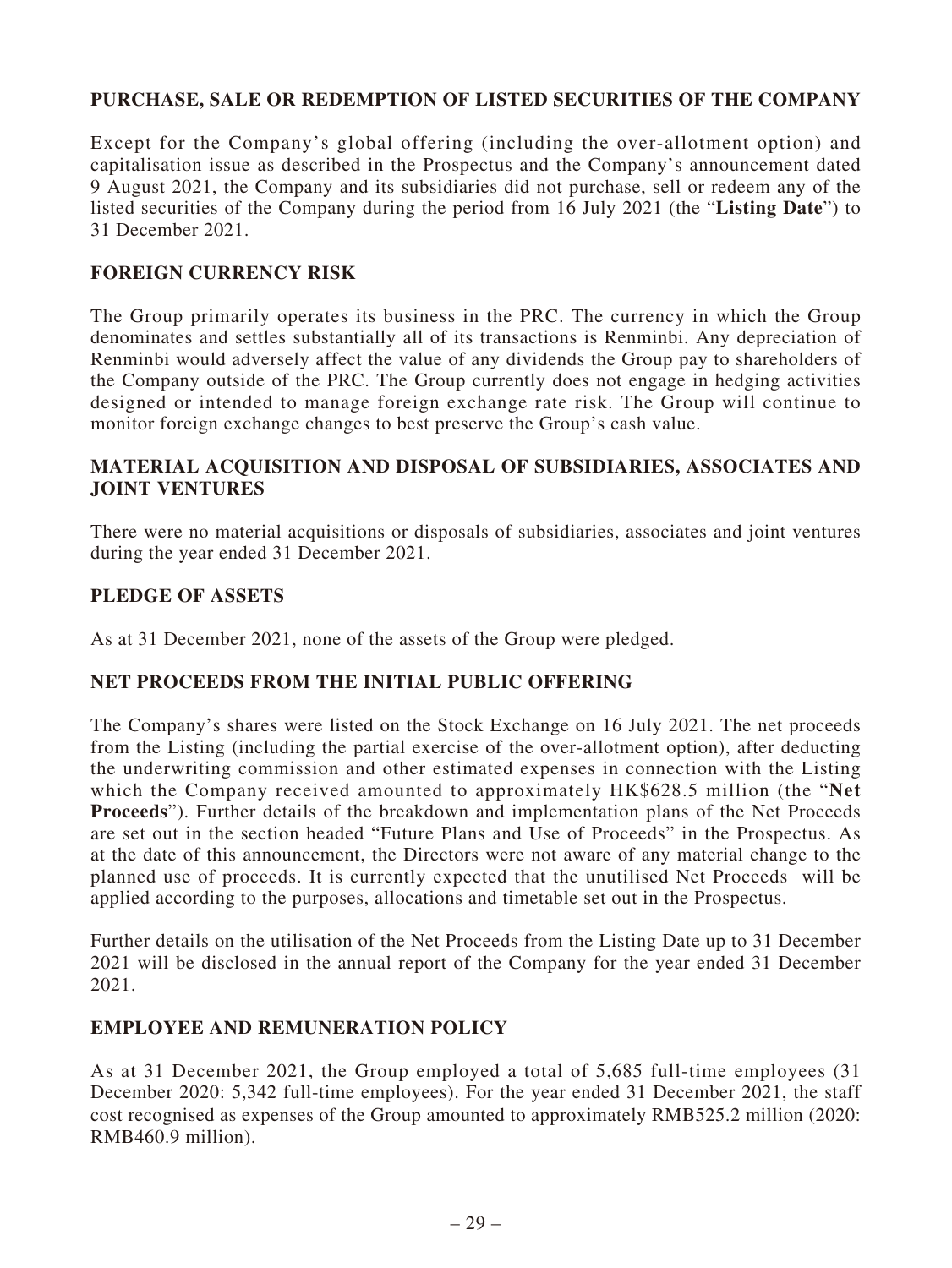The remuneration policy of the Group is to provide remuneration packages including salary, bonus and various allowances, so as to attract and retain top quality staff. In general, the Group determines employee salaries based on each employee's qualification, position and seniority. The Group has designed a periodical review system to assess the performance of its employees, which forms the basis of the determination on salary raise, bonus and promotion. As required by PRC regulations, the Group makes contributions to mandatory social security funds for the benefit of the Group's PRC employees that provide for pension insurance, medical insurance, unemployment insurance, personal injury insurance, maternity insurance and housing funds.

Furthermore, the Group has implemented systematic, specialty-focused vocational training programs for its employees at different levels on a regular basis to meet different requirements and emphasise individual initiatives and responsibilities. The Group believes that these initiatives have contributed to increased employee productivity.

The Group's employees do not negotiate their terms of employment through any labor union or by way of collective bargaining agreements. During the year ended 31 December 2021, no labor dispute had occurred which materially and adversely affected or was likely to have a material and adverse effect on the operations of the Group.

# **SIGNIFICANT EVENTS AFTER THE REPORTING PERIOD**

### **Change of Joint Company Secretary, Authorized Representative and Process Agent**

As disclosed in the announcement of the Company dated 3 March 2022 (the "**Change of Joint Company Secretary Announcement**"), Ms. Ng Wing Shan has resigned as the joint company secretary of the Company (the "**Joint Company Secretary**"), an authorized representative of the Company (the "**Authorized Representative**") under Rule 3.05 of the Rules Governing the Listing of Securities (the "**Listing Rules**") on the Stock Exchange and the process agent for the acceptance of service and notices on behalf of the Company in Hong Kong under Part 16 of the Companies Ordinance (Chapter 622 of the Laws of Hong Kong) (the "**Process Agent**") with effect from 3 March 2022. Ms. Lee Angel Pui Shan has been appointed as the Joint Company Secretary, the Authorized Representative and the Process Agent with effect from 3 March 2022. Please refer to the Change of Joint Company Secretary Announcement for further details.

### **Change of Auditor**

As disclosed in the announcements of the Company dated 22 March 2022 and 23 March 2022, PricewaterhouseCoopers ("**PwC**") has resigned as the auditor of the Company with effect from 21 March 2022. The Board has resolved, having regard to the recommendation from the audit committee of the Company (the "**Audit Committee**"), to approve the appointment of Elite Partners CPA Limited ("**Elite Partners**") as the new auditor of the Company to fill the casual vacancy following the resignation of PwC and to hold office until the conclusion of the next annual general meeting of the Company.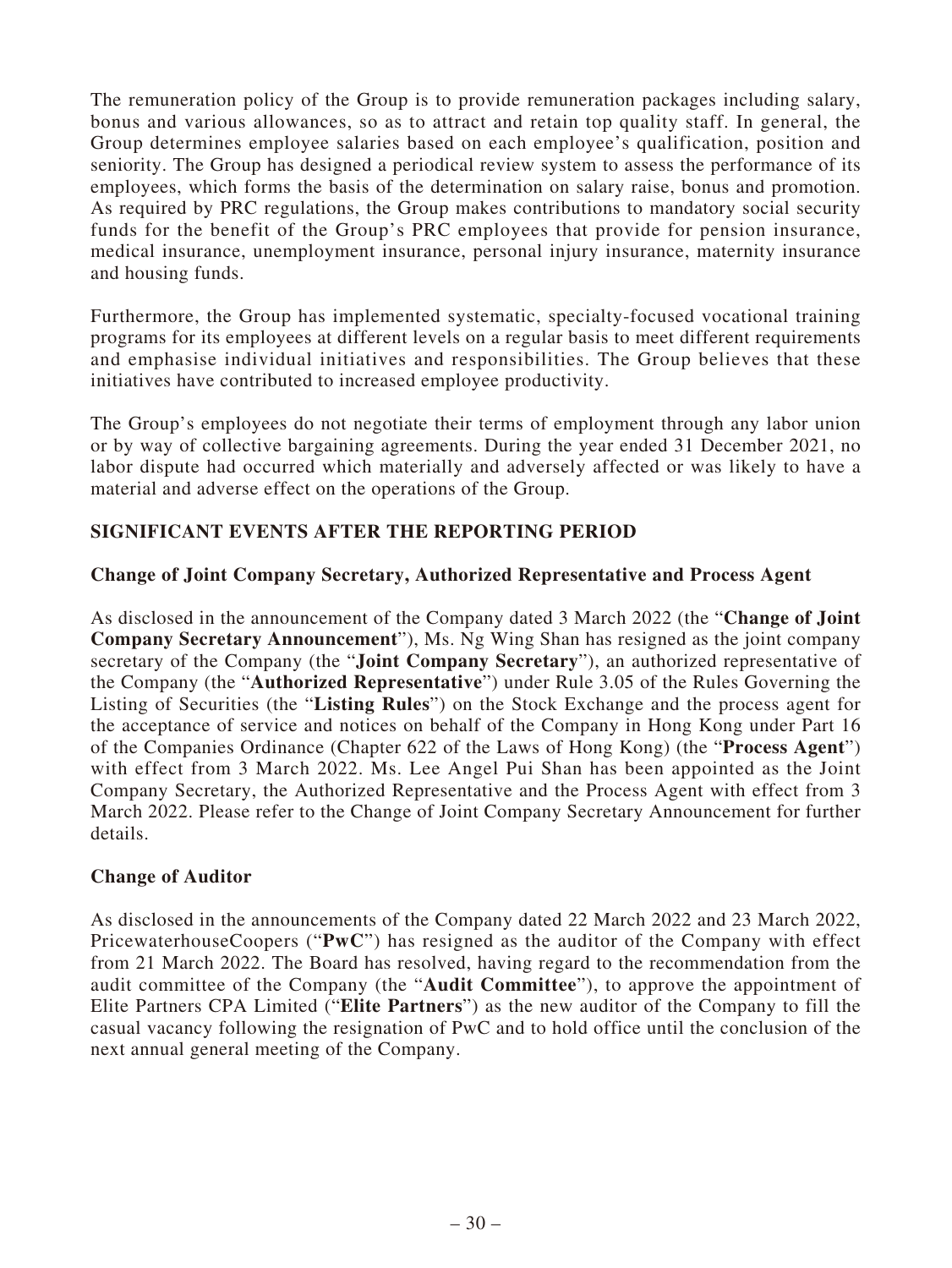In connection with the change of auditors, the Company would like to provide the following additional information:

PwC indicated to the Company that, in view of the downturn in the Chinese property markets and liquidity problems currently encountered by property developers in the PRC, as well as the significant increase in the balance of trade receivables from Ronshine China Holdings Limited and its joint ventures and associates (the "**Ronshine China Group**") from approximately RMB49 million as at 31 December 2020 to approximately RMB182 million as at 31 December 2021, PwC had to enhance its audit procedures to be performed on the Group for the purpose of auditing the Group's financial statements for the year ended 31 December 2021 (the "**Enhanced Audit Work**"). As part of the Enhanced Audit Work, PwC requested the Company to provide, among others, (i) an estimate of and the calculation basis for the provision on expected credit loss on the receivables due from the Ronshine China Group; (ii) the up-to-date financial information of the Ronshine China Group; and (iii) the detailed collection plan of such receivables due from the Ronshine China Group.

As set out in note 5 to the unaudited consolidated financial statements of the Company on page 9 of this announcement, the proportion of revenue attributable to the Ronshine China Group had decreased from approximately 36% for the year ended 31 December 2020 to approximately 33% for the year ended 31 December 2021, signifying a decreasing trend of reliance.

The management of the Group also took the view that the Enhanced Audit Work (the scope of which had not yet been agreed with PwC due to time constraint) would significantly increase the time, cost and resources required to complete the annual audit, and would further postpone the publication time of the audited annual results of the Group for the year ended 31 December 2021 in light of the difficulties already faced by the Group under the COVID-19 pandemic. As the original audit work progress had been disrupted by COVID-19 pandemic and the disruption had a continuing adverse effect on the Group, the requirement of the Enhanced Audit Work and lack of agreement with PwC concerning the scope of work and timetable would further exacerbate the difficulties both in terms of time and resources faced by the Group. In addition, the Enhanced Audit Work would necessarily entail an increase in the total audit fee for 2021.

In considering the change of auditors, the Audit Committee has taken into account, among others, (i) the delay in the Group's audit and financial reporting progress and difficulties faced by the Group due to the COVID-19 pandemic; (ii) the possible further delay in publication of the audited annual results of the Group for the year ended 31 December 2021 due to the absence of an agreed scope for the Enhanced Audit Work and audit completion timetable from PwC; and (iii) the audit fees, scope of services, experience, resources and proposed audit completion time of Elite Partners.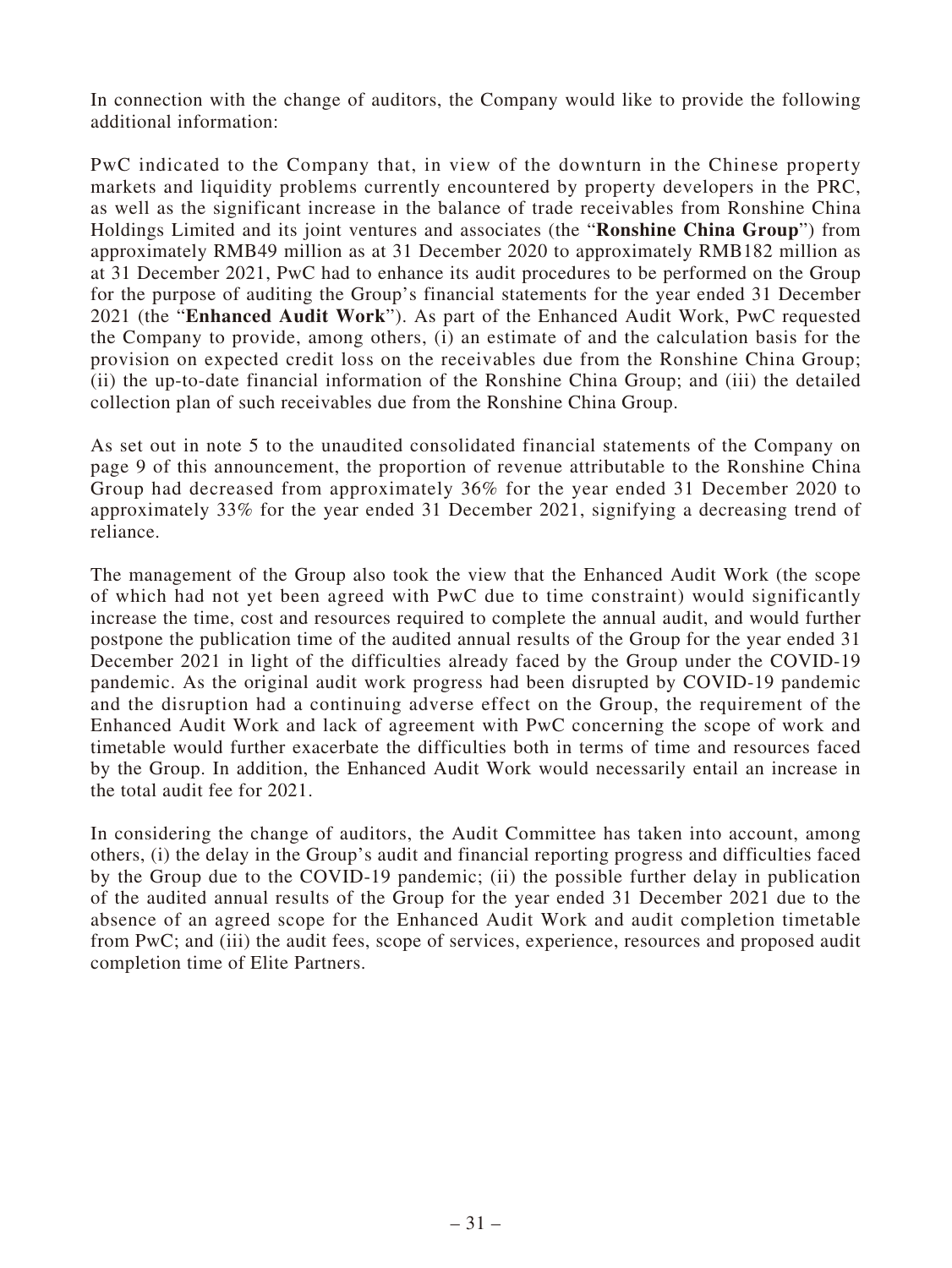The Audit Committee has also discussed the matters mentioned in PwC's resignation letter with the Company and the Company has discussed such matters with Elite Partners. The Company understands from Elite Partners that (i) it will implement appropriate audit procedures to quantify the financial effect of the trade receivables due from the Ronshine China Group, and (ii) subject to completion of audit procedures, based on the information and explanation provided by the management of the Group and the initial analysis on the trade receivables due from the Ronshine China Group, Elite Partners considers that such trade receivables balance shall have no material adverse impact on the audit of the Group's 2021 annual results.

Based on the foregoing, the Audit Committee takes the view that (i) the appointment of Elite Partners as the Company's auditor in place of PwC is in the best interest of the Company and its shareholders; and (ii) the trade receivables balance due from the Ronshine China Group does not amount to an audit issue for the purpose of the audit of the Group's 2021 annual results.

As at the date of this announcement, save as disclosed above, the Group did not have any other significant events subsequent to 31 December 2021.

### **SIGNIFICANT INVESTMENT HELD**

For the year ended 31 December 2021, the Group did not hold any significant investments.

### **OTHER INFORMATION**

### **COMPLIANCE WITH THE CORPORATE GOVERNANCE CODE**

The Group is committed to achieving high standards of corporate governance to safeguard the interests of the Company's shareholders and to enhance corporate value and accountability.

The Company has adopted and applied the principles and code provisions of the corporate governance code *(Note)* (the "**CG Code**") contained in Appendix 14 to the Listing Rules in force from time to time on the Stock Exchange as its own code on corporate governance and, to the best knowledge of the Directors, the Company had complied with all applicable code provisions under the CG Code since the Listing Date and up to 31 December 2021. Further information about the corporate governance practices of the Company will be set out in the annual report of the Company for the year ended 31 December 2021.

*Note:* 

A new CG Code came into effect on 1 January 2022. As the period under review in this announcement is for the year ended 31 December 2021, the CG Code described in this announcement is the CG Code in effect during the year ended 31 December 2021.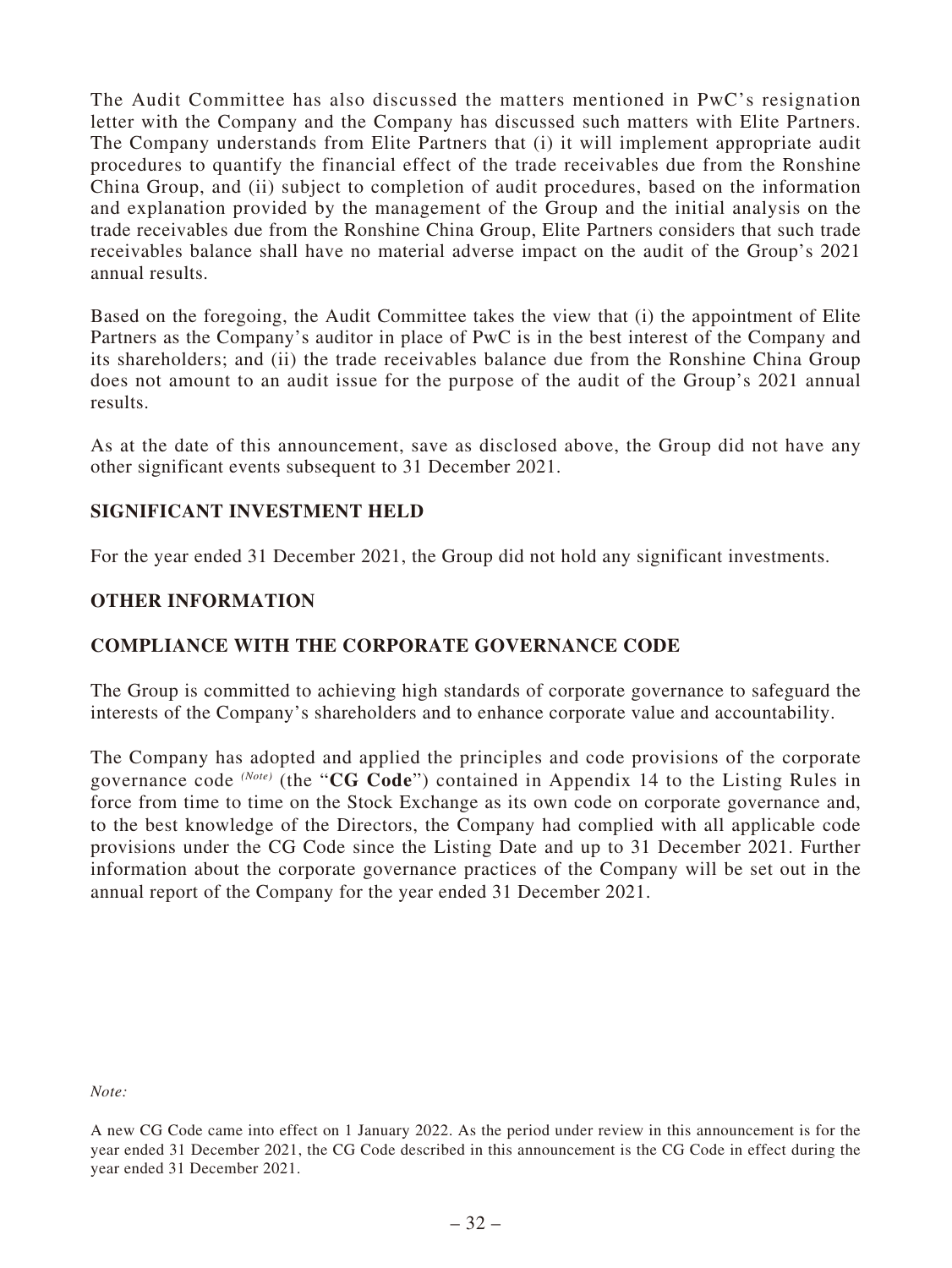# **COMPLIANCE WITH THE MODEL CODE FOR SECURITIES TRANSACTIONS BY DIRECTORS**

The Company has adopted the Model Code for Securities Transactions by Directors of Listed Issuers (the "**Model Code**") as contained in Appendix 10 to the Listing Rules as its code of conduct regarding Directors' securities transactions. The provisions of the Listing Rules regarding directors' compliance with the code of conduct for securities transactions shall apply to the Company from the Listing Date and up to 31 December 2021.

All Directors have confirmed, following specific enquiry made by the Company, that they have complied with the guidelines contained in the Model Code since the Listing Date up to 31 December 2021.

# **SUFFICIENCY OF PUBLIC FLOAT**

Based on the information that is publicly available to the Company and within the knowledge of the Directors, the number of shares held by the public in the Company since the Listing Date and up to the date of this announcement has been in compliance with the minimum percentage of public float prescribed by the Stock Exchange.

# **FINAL DIVIDEND**

The Board resolved not to declare the payment of final dividend for the year ended 31 December 2021 (2020: Nil).

# **AUDIT COMMITTEE**

The Board has established the Audit Committee with written terms of reference in compliance with the CG Code. The terms of reference of the Audit Committee has been uploaded to the websites of the Stock Exchange (www.hkexnews.hk) and the Company (www.rxswy.com).

The primary duties of the Audit Committee are to review and supervise the financial reporting process, risk management and internal control systems of the Group, oversee the audit process, provide advice and comments to the Board and perform other duties and responsibilities as may be assigned by the Board. The Audit Committee currently consists of three members, namely Mr. Kwok Kin Kwong Gary, Mr. Chen Zhangwang and Mr. Ye Azhong, each of whom is an independent non-executive Director. The chairman of the Audit Committee is Mr. Kwok Kin Kwong Gary, who possesses appropriate professional qualifications and being a member of Hong Kong Institute of Certified Public Accountants since February 2005.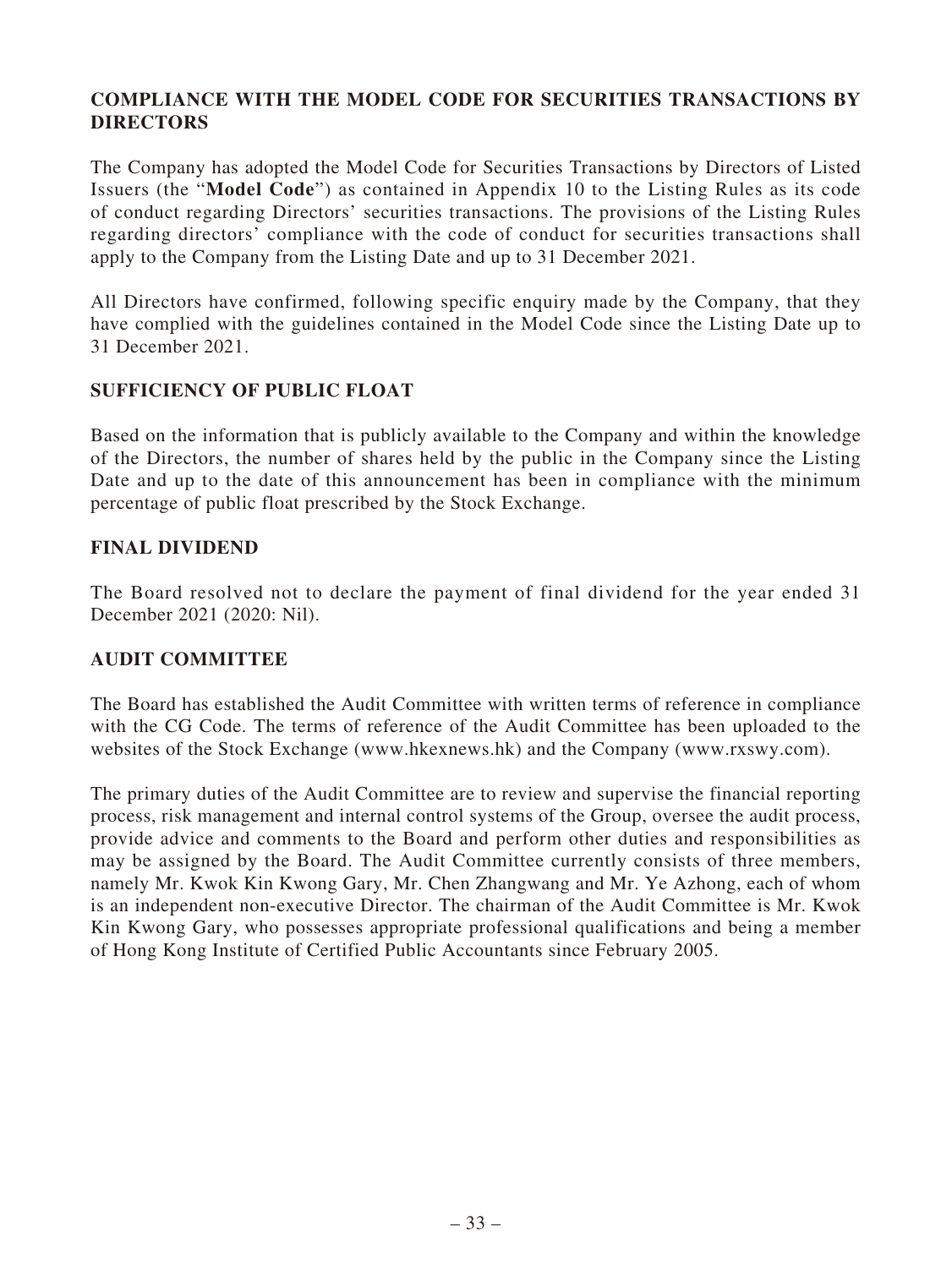# **REVIEW OF UNAUDITED ANNUAL RESULTS BY AUDIT COMMITTEE**

The Audit Committee has discussed, reviewed and agreed with the management of the Company regarding the accounting principles and practices adopted by the Group, together with the internal control and financial reporting matters as well as the unaudited annual results of the Group for the year ended 31 December 2021. The Audit Committee considered that such results have been prepared in accordance with applicable accounting standards and requirements with sufficient disclosure.

# **DELAY IN PUBLICATION OF AUDITED ANNUAL RESULTS**

The COVID-19 pandemic had adversely affected the Group's financial reporting and audit progress since January 2022. In particular, the Group's Shanghai head office and other regional head offices in Zhengzhou, Tianjin, Fuzhou, Hangzhou and Chengdu had been subject to mandatory quarantine measures imposed by the local authorities, including mandatory COVID-19 testing, access restriction and lockdown measures, to different extents. A total of over 240 staff members of the Group (including the Group's chief financial officer) had been subject to mandatory quarantine measures at home or medical facilities, during which they were unable to report to duty as normal. Courier services had also been disrupted due to concern of spreading of COVID-19 in the community. The foregoing had (i) limited office access by the Group's management and staff and the auditor's staff, (ii) limited access to the onsite accounting records, information and system of the Group; (iii) disrupted or impaired the financial reporting and audit work schedule and efficiency; (iv) disrupted or delayed the provision of information and materials; (v) disrupted or delayed the sending and receipt of documents, including the preparation and dispatch of audit confirmation letters and bank confirmations; and (vi) reduced the manpower resources and total work hours available for financial reporting and audit work. In addition, due to the travel restrictions and quarantine measures and lack of other qualified or experienced staff, the Group was not able to reallocate additional manpower resources from other offices or departments to ensure timely completion of the financial reporting and audit related work. As a result, there was unexpected delay to the original audit work plan and schedule, and the Company was not able to complete the necessary procedures in order for the Company to finalize its audited consolidated financial statements for the financial year ended 31 December 2021 (the "**2021 Audited Annual Results**") by 31 March 2022.

In order to keep the shareholders of the Company and potential investors informed of the Group's business operation and financial position, the Company announces the unaudited consolidated annual results of the Company for the year ended 31 December 2021 by way of this announcement based on the consolidated management accounts of the Company for the year ended 31 December 2021, which have been reviewed by the Audit Committee but have yet to be agreed with Elite Partners.